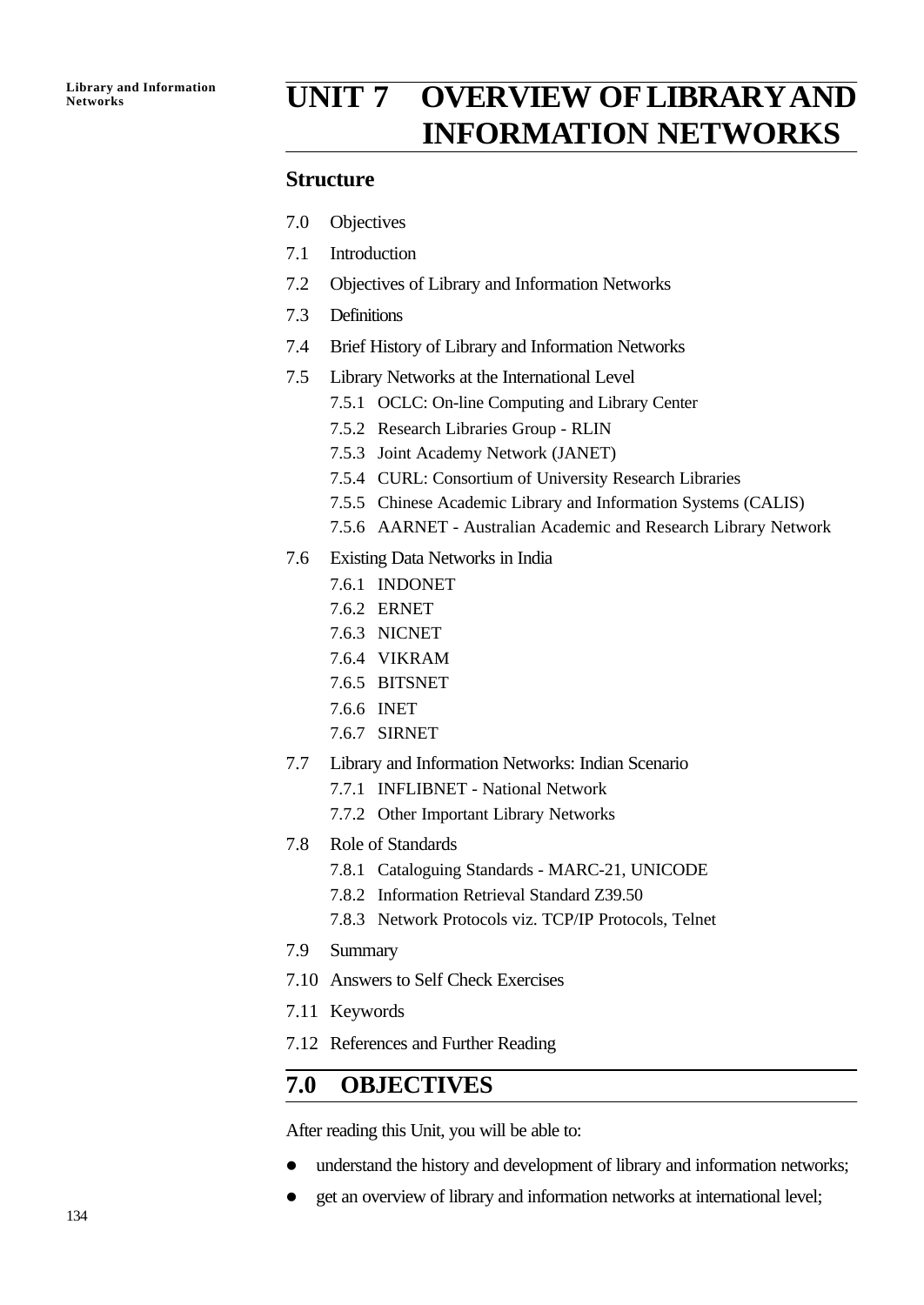- study the role of library networks in India and their services; and **Resource Sharing Technology**
- l understand the role of standards in the networking of libraries.

## **7.1 INTRODUCTION**

The world is in the information age. It is commonly recognized that information and its associated technologies are playing more and more important roles in socioeconomic development, and that a nation that does not keep pace with the latest advances in information and communication technologies will be left behind in world development. Like most countries in the world, India is drawing up its own information super-highway programme, trying to make it part of the international super-highway system and has greatly promoted the computerization and networking of library and information services.

Computer application in the library and information field has made phenomenal progress with the development in hardware, software and communication facilities. In view of these technological advancements, many libraries in the western countries are able to computerise their entire library and information system with great success. Besides improving services and operations for a better performance, libraries are also able to evolve effective computer networks towards optimum utilization of resources and facilities. Such efforts are there in many countries, including India.

The collection of a library could broadly be classified into two groups – one satisfying the core interest of the institution to which the library belongs, and the other serving peripheral interests. With the financial crunch, the library could restrict acquisition of materials in the peripheral areas, but tries its best not to shed anything from its core acquisition list. India is spending more than Rs. 5000 million a year on procuring new library resources to meet its users requirement, and in that around Rs. 2,000 million is spent on acquisition of costly periodicals / journals. The annual increase in the price of these resources means that even financially sound organizations experience difficulties in meeting their user requirements. Therefore in a collective development situation, it is logical for a library to look up to other institutions for meeting its peripheral interests. This requires networking of libraries to meet the requirements of users. Apart from supplementing the capacity of individual libraries in providing conventional facilities, the collective effort could bring new generation services like the Bulletin Board and Online Access to remote databases.

The activities concerning library automation, inter-library cooperation, generation of new services naturally demand time and energy of the participating libraries. However it is unlikely that, the libraries would get additional manpower for such activities. One way to handle the situation would be to relieve the librarians of some of the activities such as book processing, cataloguing and classification through the shared efforts, so that they could attend to new services.

A network is developed when a group of libraries and / or information centres decide to exchange information through computer application. UNISIS-II working document defined the term Information Network as ' a set of inter-related information systems associated with communication facilities, which are cooperating through more or less formal agreements in order to jointly implement information handling operations with a view to pooling their resources and to offer better services to the users. They generally follow identical or compatible rules and procedures'.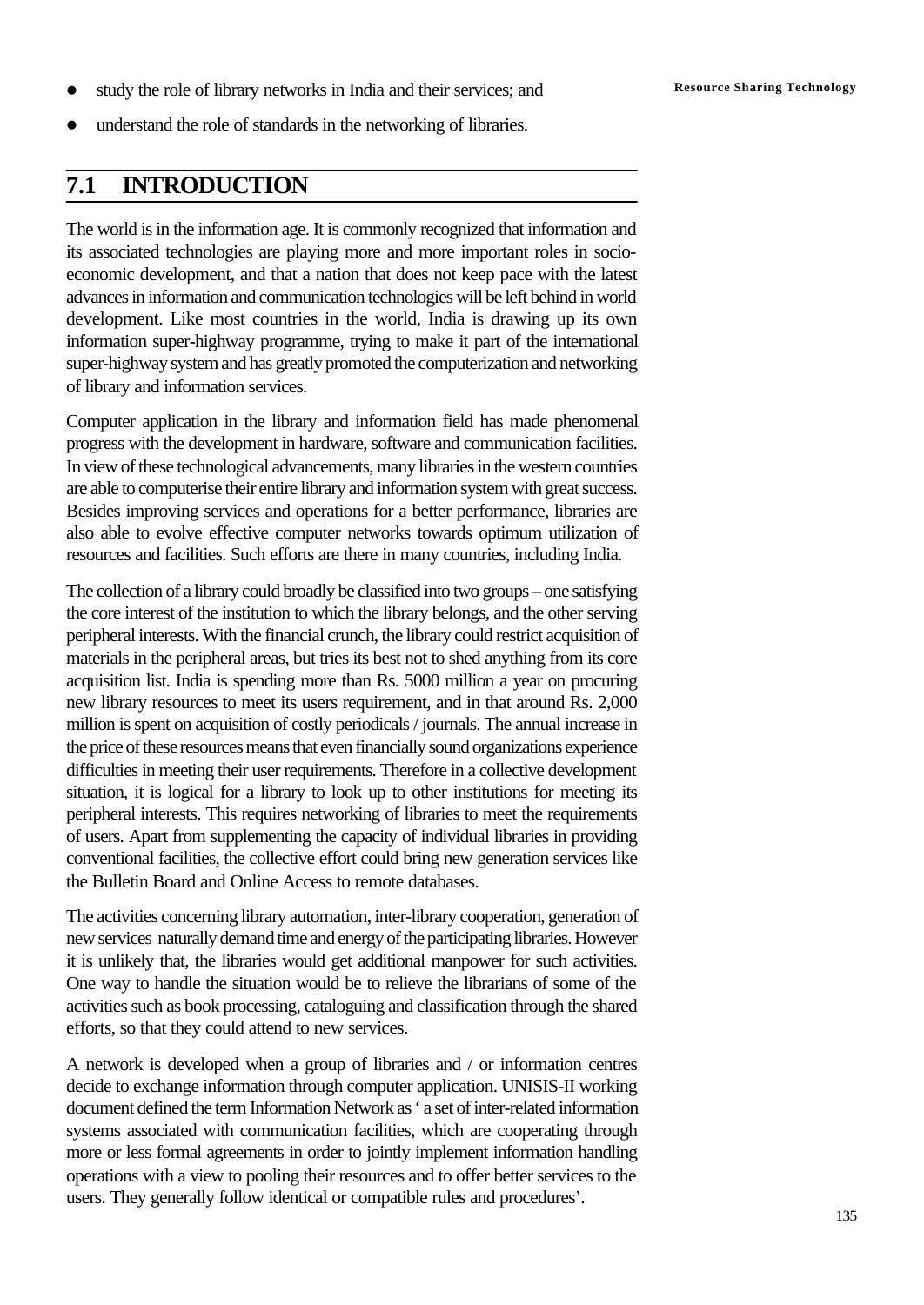The term 'Network' is used in the present times in place of 'Resource Sharing' or 'Cooperative systems'. Networking and Modernization are becoming very important in all types of libraries as they enable the users to have access to the resources of many other libraries in addition to their own one. The benefits of networking include: Preparation of union catalogues, retrospective conversion, provision of bibliographies, optimum use of resources including rare collections, cooperative acquisition of documents, resource sharing, time saving, minimizing cost of the library services.

With the rapid advancements in the technologies such as telecommunications, satellite communications, computers, etc, several networks are either functional or in the formative stage in India.

# **7.2 OBJECTIVES OF LIBRARYAND INFORMATION NETWORKS**

- l Provide reliable access to document collection of libraries, i.e., Union Catalogues etc.
- Provide access to world wide bibliographical information.
- Provide document delivery service.
- Optimise information resources through resource sharing mechanisms.
- Facilitate computerisation of all the libraries.
- Facilitate communication among teachers, students, scientists and others.
- Provide effective access to library resources.
- Encourage resource sharing.
- Train manpower required by participating libraries.
- Evolve standards, uniform guidelines, methods, and procedures, both for data capturing as well as hardware and software.

# **7.3 DEFINITIONS**

One comes across several definitions of library networks. Susan Martin defines a network as a "group of individuals or organizations that are interconnected to form a system to accomplish some specified goal. This linkage must include a communications mechanism, and many networks exist for the express purpose of facilitating certain types of communication among members."

Joseph Becker suggests that, "when two or more libraries engage formally in a common pattern of information exchange, through communications, for some functionally interdependent purpose, we have a library network."

UNISIST II, main working document defines Information Network as "A set of interrelated information systems associated with communication facilities, which are cooperating through more or less formal agreements and institutional agreements, in order to jointly implement information handling operation, with a view to pooling their resources and to offer better services to the user. They generally follow identical or compatible rules and procedures".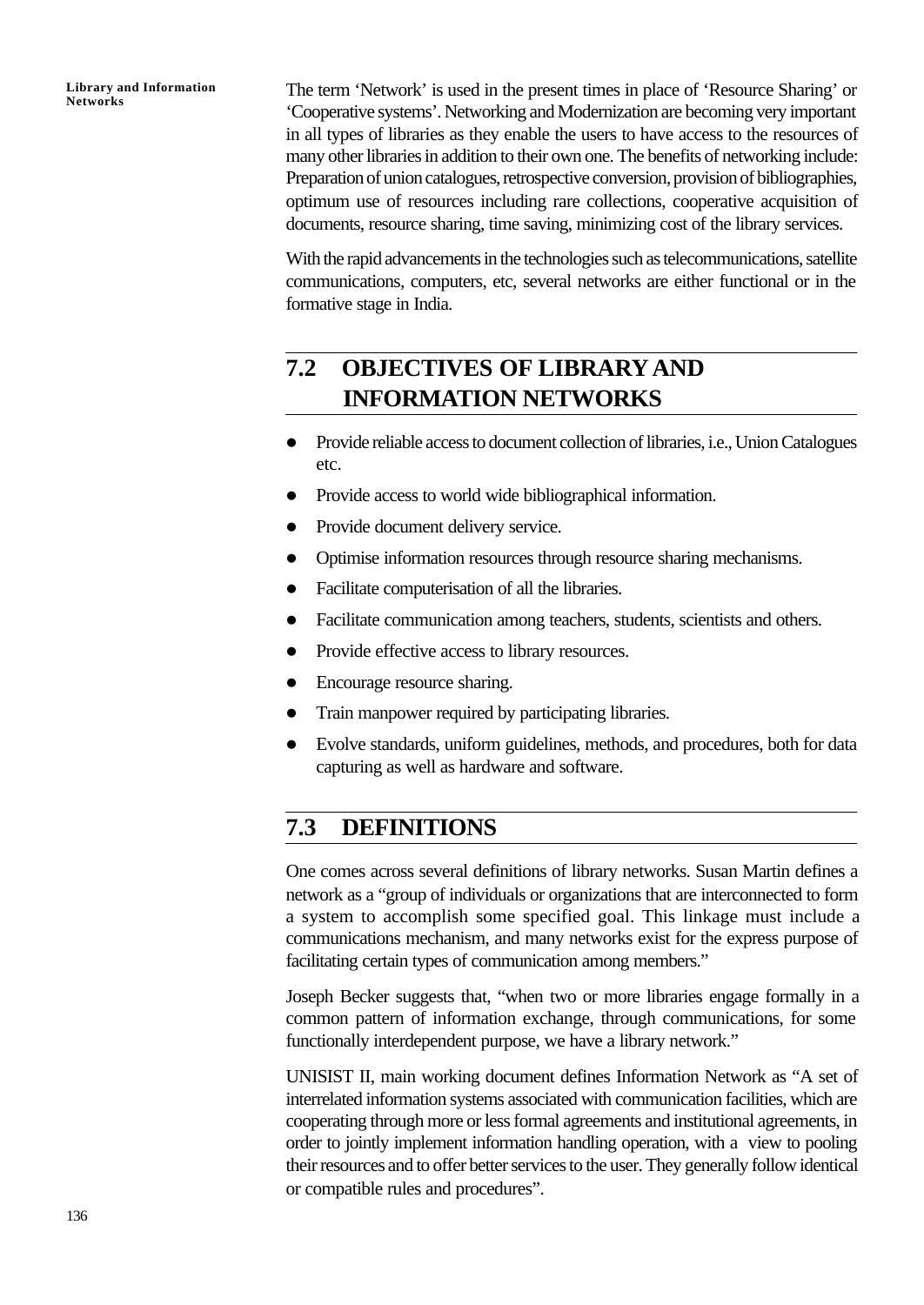- 1) What do you understand by Library and Information Networks? Discuss the main objectives of library and information networks.
- **Note:** 1) Write your answer in the space given below.
	- 2) Check your answer with the answer given at the end of this unit.

..................................................................................................... ..................................................................................................... ..................................................................................................... ..................................................................................................... .....................................................................................................

# **7.4 BRIEF HISTORY OF LIBRARYAND INFORMATION NETWORKS**

Data communication is an integral part of the modern information storage and retrieval systems in terms of their capabilities for online access. In the initial stage, the information networks operated in an off-line mode, wherein a query was loaded into a computer which was later matched with the database for relevant bibliographic records. The search results consisting of such records on the subject of query were generated as output. This process was not satisfactory for effective and efficient retrieval of relevant records. Further progress in computer and communication technology has made it possible to carry out this process in an online interactive mode wherein a user can access an online host via a micro computer from a remote location and can define and redefine his query based on the search results obtained till he is fully satisfied with the final outcome.

The use of communication technology for information retrieval activities gained momentum with the creation of several large databases made available online for shared use through vendors like DIALOG, STN, Datastar, etc. By the mid-1970s, several organizations had started offering online searches from remote terminals on a variety of online databases. The article, before describing data communication and networks and their use in the libraries and information centres, touches upon their basic concepts, and the types of hardware involved which are considered necessary for users to know.

## **Brief History-International Scenario**

- Has its roots in Library co-operation, ILL and shared cataloguing
- $\bullet$  Began in true sense with MARC 1968
- Library of Congress played a vital role
- Ultimately led to large networks such as OCLC, WLN, RLIN, BCLMP, UTLAS, ABN, JANET and many others.

## **Brief History Library Networking scene in India**

l 1958 - Scientific Policy Resolutions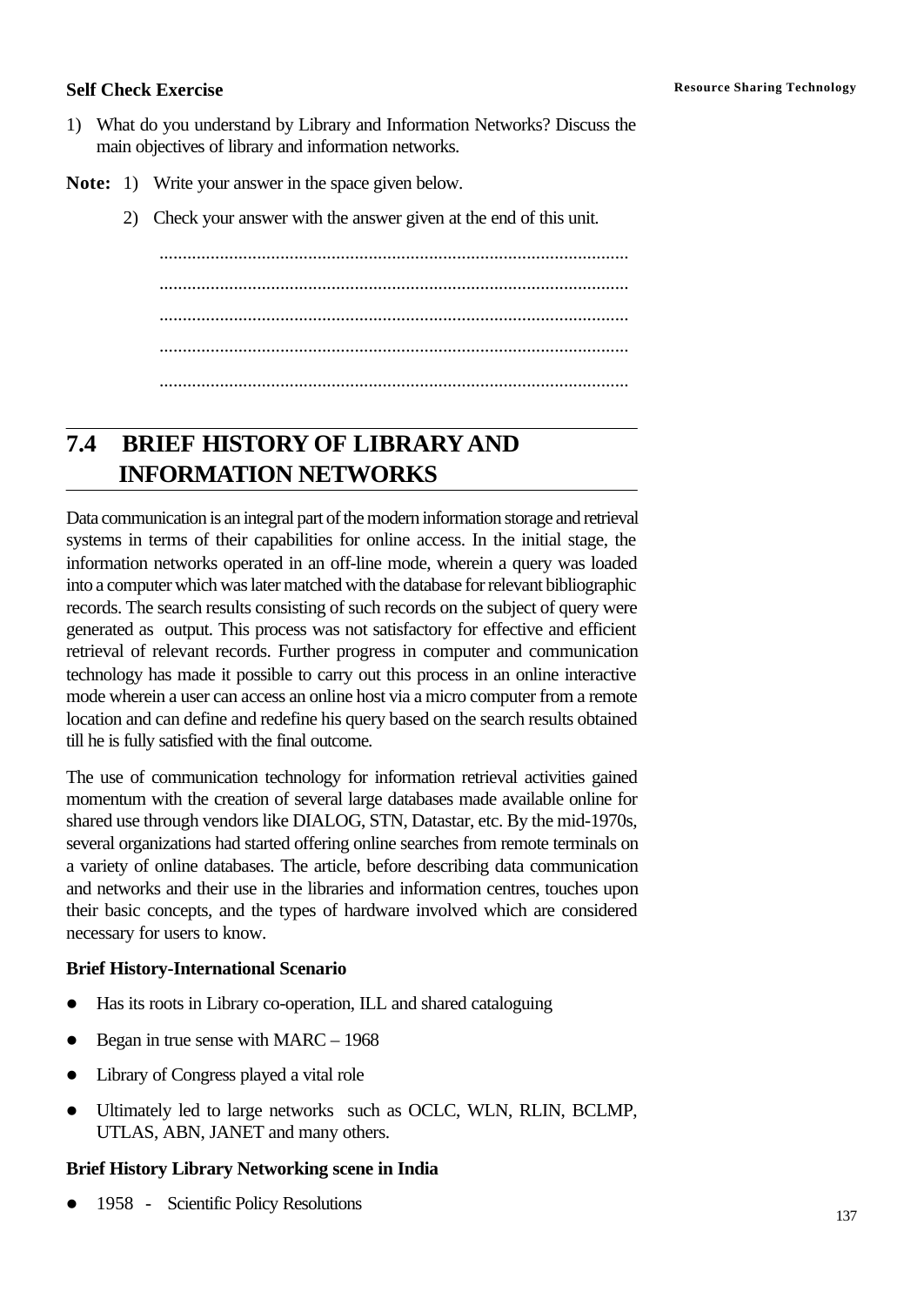- 1959 Sinha Committee's Report
- 1965 Ranganathan Report to UGC
- 1972 Peter Lazar Committee Report
- l 1972 V A Kamath Report
- l 1983 Technology Policy statements
- 1984 Planning Commissions Working group headed by Dr. N. Seshagiri (Seventh Five Year plan)
- l 1985 NISSAT efforts (city networks)
- 1988 UGC effort (Academic Library) DESINET, BTIS, CSIRNET, INFLIBNET, etc.

# **7.5 LIBRARY NETWORKS ATTHE INTERNATIONAL LEVEL**

## **7.5.1 OCLC – Online Computer Library Centre -A Global Library Cooperative**

OCLC is a nonprofit membership organization serving 41,000 libraries in 82 countries and territories around the world. It mission is to further access to the world's information and reduce library costs by offering services for libraries and their users, and to be the leading global library cooperative, helping libraries serve people by providing economical access to knowledge through innovation and collaboration.

#### **History**

Founded in 1967 by university presidents to share library resources and reduce library costs, OCLC introduced an online shared cataloging system for libraries in 1971 that today is used by libraries around the world. The Interlibrary Loan Service was introduced in 1979 and since then has been used for more than 114 million loans among 6,700 libraries around the world. The FirstSearch service was introduced as a reference tool in 1991 and is now used by 19,246 libraries.

#### **Membership**

Membership in OCLC is a unique cooperative venture, giving your library global access to all services and databases, including WorldCat. Membership comprises the world's largest library consortium.

#### **Services and databases**

OCLC offers a full range of services to meet the needs of libraries of all sizes:

- $\bullet$  Cataloguing tools
- Reference databases and online searching services
- Resource sharing tools
- Preservation services
- Dewey Decimal Classification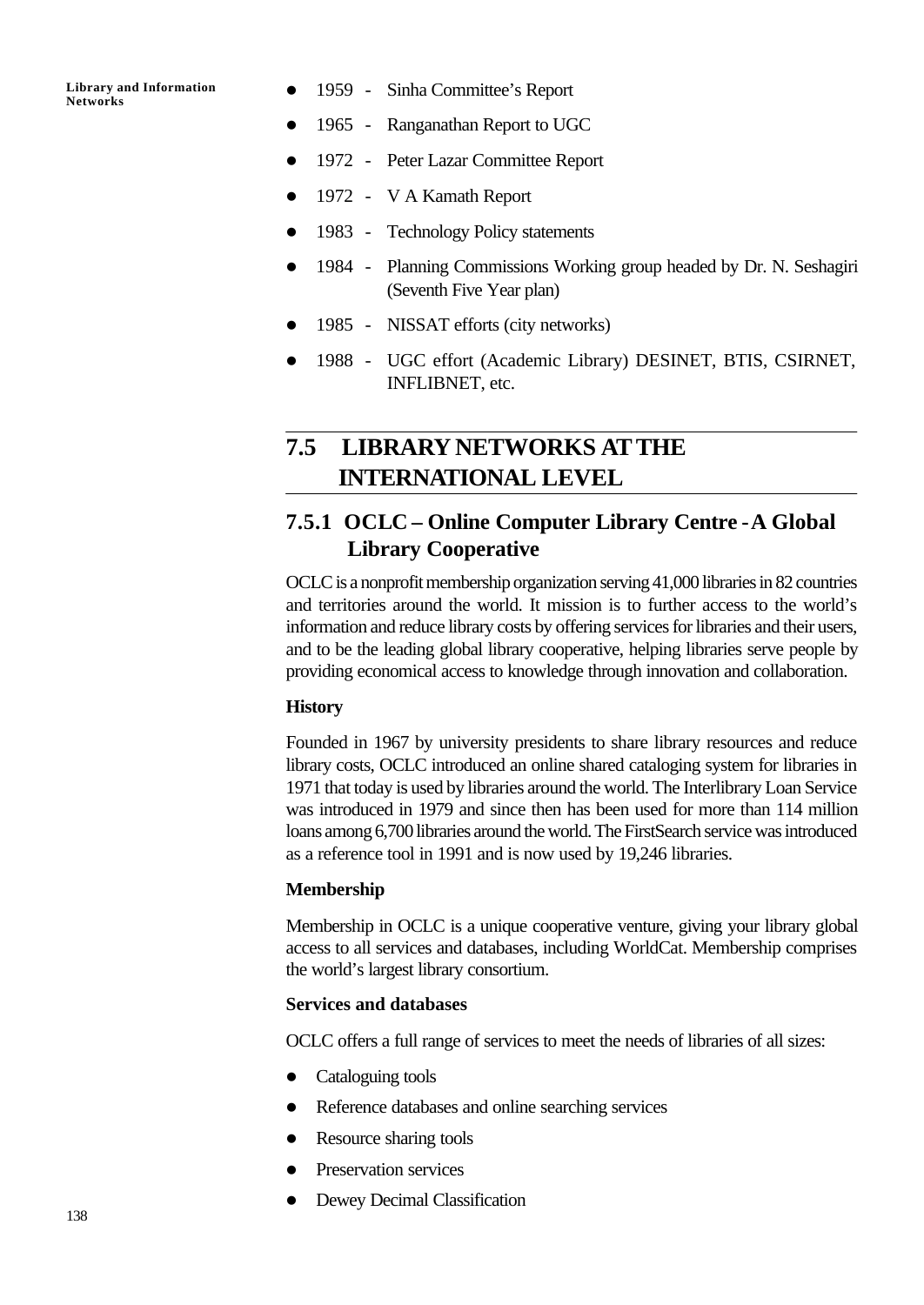At the center of OCLC services is the **World Cat** database, which: Resource Sharing Technology

- l Is the most consulted database in higher education
- Holds over 48 million cataloguing records created by libraries around the world, with a new record added every 15 seconds
- Spans over 4,000 years of recorded knowledge with 400 languages represented
- $\bullet$  Includes 828,051,538 location listings

## **Research**

- Conducts research internally and externally at universities or other research centers
- Dublin Core Metadata Initiative proposes a global standard composed of 15 metadata elements to facilitate discovery of electronic resources
- l Distinguished Seminar Series stimulates the exchange of ideas across the barriers of time, space, and disciplines

#### **Governance**

OCLC is governed by its members. OCLC's governance structure consists of General members, the Members Council, and the Board of Trustees.

## **Services and Databases of OCLC**

## **Collections and technical**

OCLC offers an integrated suite of online, batch and contract services. With the OCLC collections and technical services, one can process materials more economically, get them on the shelves for users faster and provide more convenient access options than ever before.

## **Reference**

OCLC Reference Services help libraries to provide affordable electronic access to a rich range of information—abstracts, full text, indexes, and bibliography—whether the user is in a library, office, or home.

## **Resource sharing**

The OCLC Interlibrary Loan (ILL) service helps OCLC libraries create, send, and track ILL requests with access to WorldCat (the OCLC Online Union Catalog) offering more than over 46 million records in 400 languages—and the resources of over 6,700 libraries, resource centers, and document suppliers. Additionally, a unique link between OCLC ILL and the OCLC FirstSearch service lets library users initiate requests online.

## **Digitization and Preservation**

OCLC Digital and Preservation Resources services provide the technology, infrastructure, resources and services. These new services allow one to create, access and preserve collections; to collaborate to build new collections and a clearinghouse of information about projects, funding and best practices; and to learn about digitization and preservation issues.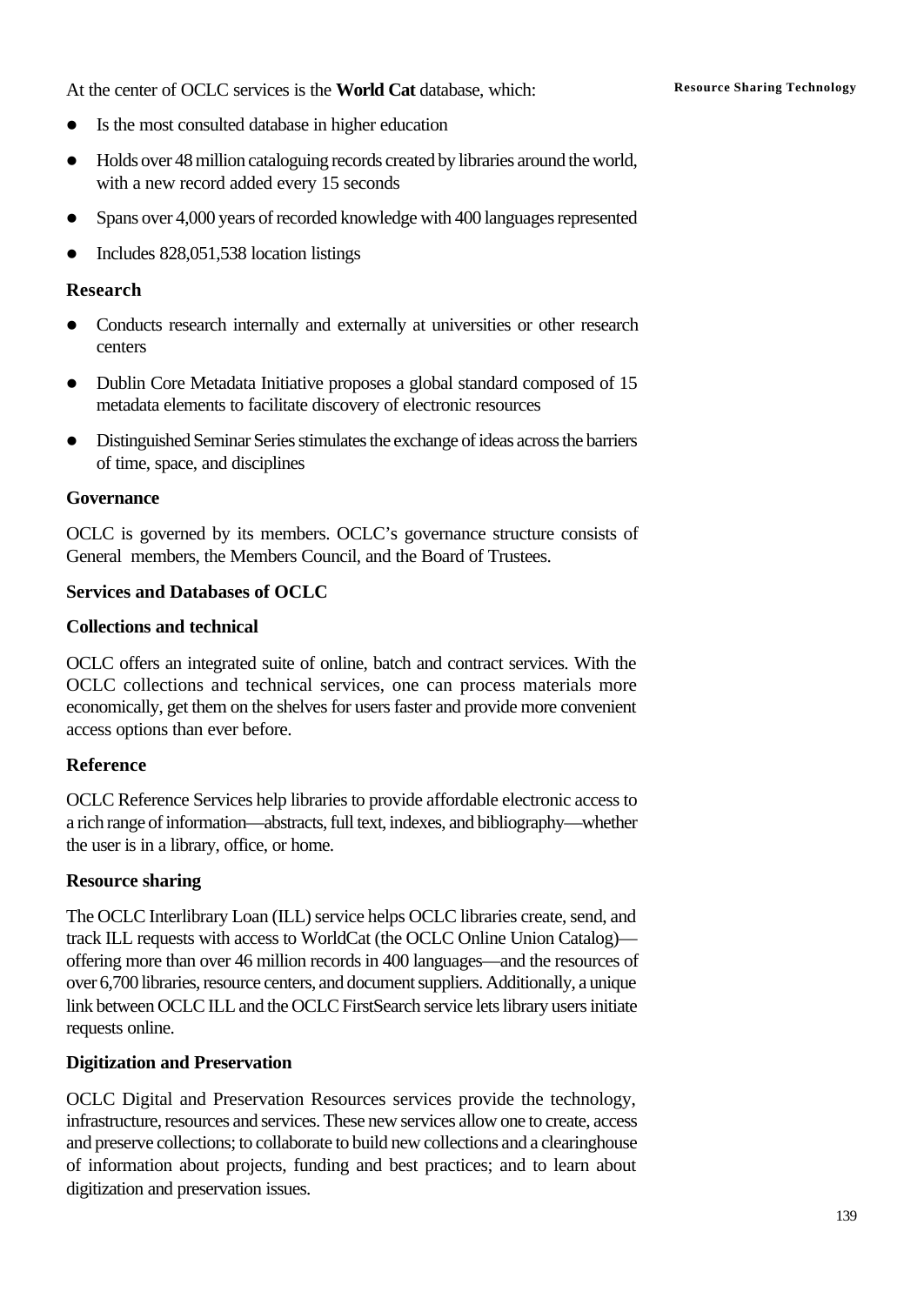#### **Databases**

OCLC WorldCat (the OCLC Online Union Catalog)—For nearly three decades, libraries have shared their catalogues electronically to create the world's largest database of bibliographic information. WorldCat offers over 46 million bibliographic records—representing 400 languages—and holdings information vital for collection development, cataloguing, authority control, and retrospective conversion services.

## **7.5.2 Research Libraries Group - RLIN**

RLG is a not-for-profit membership corporation devoted to the mission of "improving access to information that supports research and learning." Founded in 1974 and incorporated in 1975 by Columbia, Harvard, and Yale universities and The New York Public Library, RLG became and is today a pioneer in developing cooperative solutions to the problems that research collections and their users face in the acquisition, delivery, and preservation of information.

Today RLG is an international member alliance, including universities and colleges, national libraries, archives, historical societies, museums and independent research collections, and public libraries. To develop, coordinate, and operate their joint initiatives, RLG provides a highly skilled staff, sophisticated technical resources, and a long, successful track record in managing and supporting interactions among its members

#### **Services for RLG Users**

- Information discovery: reference and research
- $\bullet$  Record supply
- Record sharing through RLG
- Interlibrary loan and information delivery
- $\bullet$  Cataloging services
- Library schools
- $\bullet$  User support

RLG provides access to millions of records from research collections and information databases around the world. Institutions and individuals turn constantly to RLG's information resources and searching systems to solve every sort of reference or research question. RLG Citation Resources offer an array of unique databases covering journals, newspapers, conference proceedings, dissertations, and other publications at the individual article level.

RLG Archival Resources provide an online, single-point-of-access service that supports searching both collection-level descriptions and full-text finding aids, with live links between and among descriptive cataloging records, finding aids, and in some cases, images of the collection materials.

RLG Cultural Materials provides access through its own Web interface to rare and unique primary materials that have long been difficult or impossible to obtain.

One can extract MARC records from the RLG Union Catalog and other databases.

l A Z39.50 connection lets you keep the record you retrieve in MARC 21 format.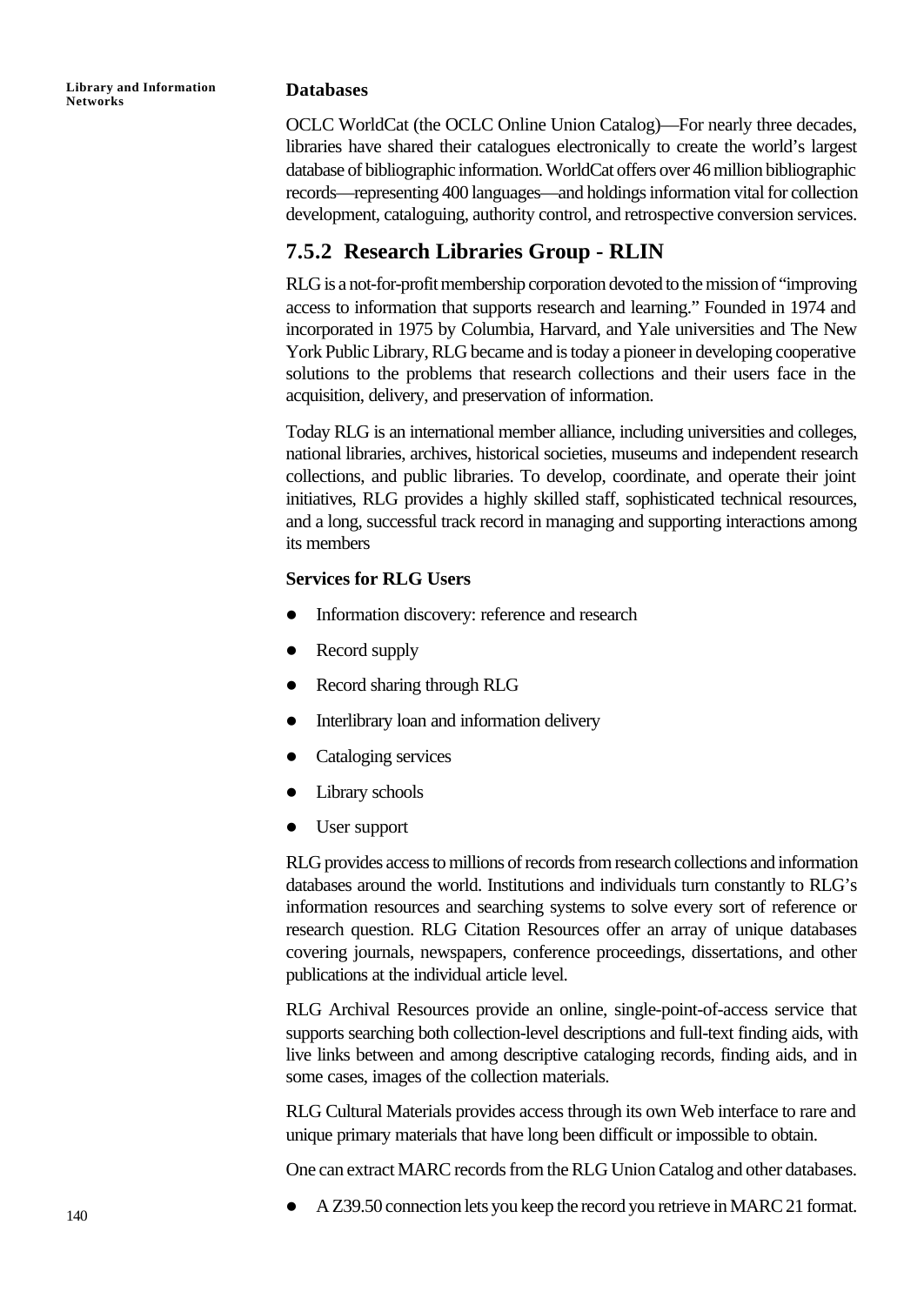- **•** Using Eureka MARC Export, you can export MARC 21 records to a file on **Resource Sharing Technology** an FTP server.
- Using RLIN's Pass and Put commands, you can export RLG Union Catalog records—authority records as well as bibliographic descriptions—directly to your local system or to a file on a local FTP server or on RLG's.

## **Cataloguing Services**

Marcadia is an automated cataloguing service provided through MARC Link Corporation that searches for and tailors RLG Union Catalog records to meet your institution's needs.

## **RLG Union Catalog**

• This landmark database is a treasure house of bibliographic descriptions. It grows daily through contributions from a range of institutions and cooperative cataloguing projects.

The RLG Union Catalog's database structure supports a complete record for each item catalogued, with a flexibility that readily accommodates local cataloguing practice. These records can include institutional holdings, notes on contents, notable illustrations, author/owner annotations, the availability of microform service copies or plans for preservation, microfilming, as well as the existence of an electronic version of the material.

## **7.5.3 Joint Academy Network (JANET)**

*JANET* is the network operated and developed by *UKERNA* under a *Service Level Agreement* from the *Joint Information Systems Committee (JISC)* of the UK Higher and Further Education Funding Councils. JANET is connected to the equivalent academic networks in other countries and to many commercial networks in the UK and abroad forming part of the global Internet.

JANET stands for 'Joint Academic Network'. It interconnects the local computer networks in United Kingdom Research Councils, Universities and most Polytechnics. Most of these sites have several different computers connected to their local network, so in practice JANET provides access to several hundred different computer systems at over one hundred different sites. Usage is free of charge to members of institutions connected to JANET.

JANET is a completely open network in the sense that there are no formalities to be completed before you can use the network. However, most of the systems connected to JANET do impose restrictions; for instance on many systems you will need appropriate privileges before you can use JANET for electronic mail. You are strongly urged to consult your local computing service before attempting to use JANET.

One can use JANET in one of four ways: (i) To provide access to a computer at another site. In this document this is referred to as 'Interactive' use. (ii) To send a mail message from own computer system to another. This will be referred to as 'Mail'. (iii) To transfer a file from one computer system to another, in either direction. This will be referred to as 'File Transfer'. (iv) To submit a job from one computer system to be run on another. This will be referred to as 'Remote Job Entry'.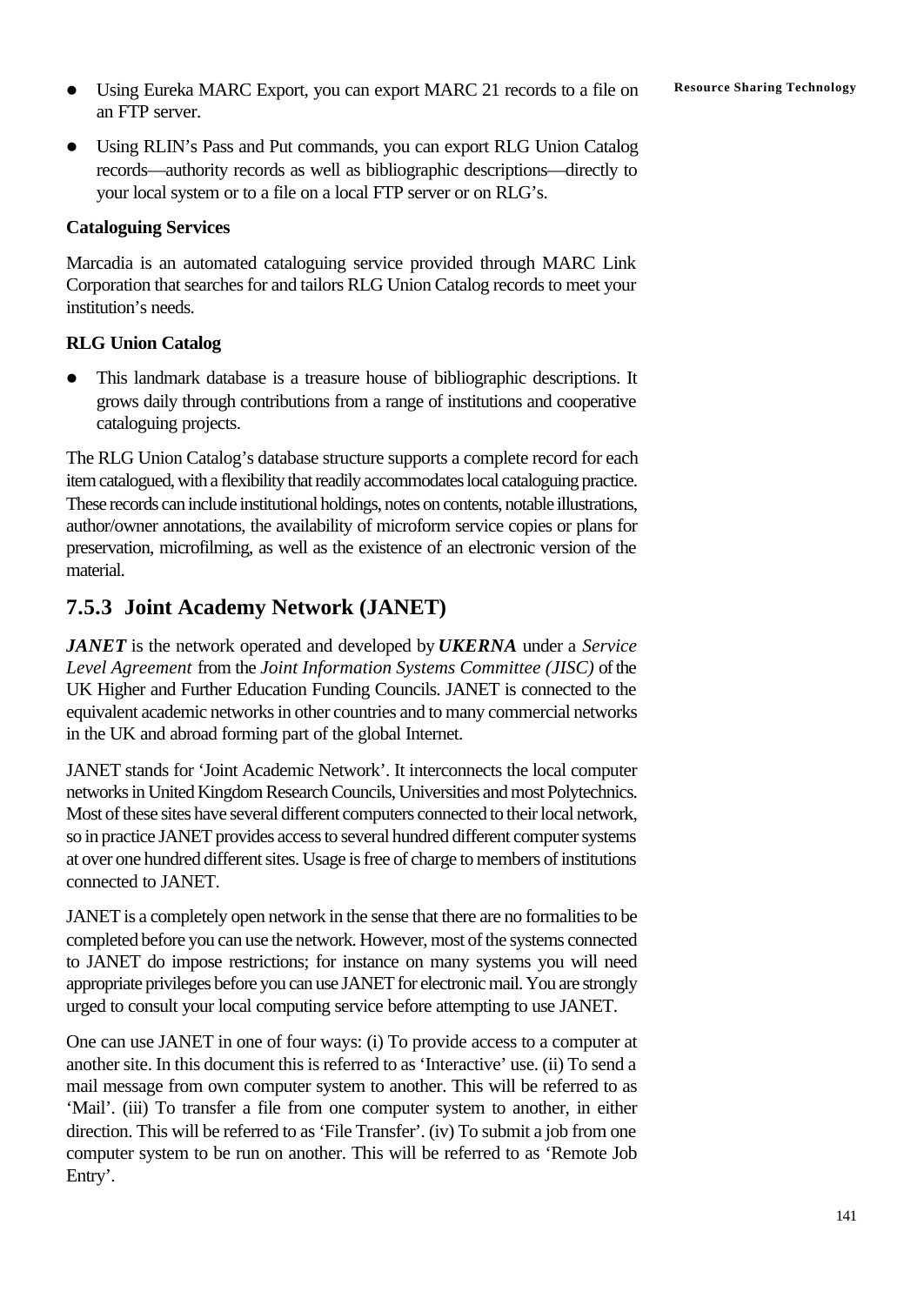## **Networks 7.5.4 CURL : Consortium of University Research Libraries 1987**

Consortium of University Research Libraries (CURL) was established to promote, maintain and improve library resources for research, learning and teaching in researchled universities.

## **Objectives**

- to develop co-operative and consortial solutions to the challenges faced by members in the acquisition, processing, storage, preservation, exploitation, dissemination and delivery of information and library materials, for the benefit of their institutions;
- and to assist libraries in the Consortium to pursue and achieve their own institutional objectives.

The Consortium of University Research Libraries (CURL) has established a database for bibliographic records. This record retrieval service offers UKMARC records at competitive rates. The service can be accessed using telnet and ftp or via Z39.50. The database currently contains over 24 million records but the number is growing constantly. The records include those from *member libraries* and also from LC (Roman script monograph records 1968- and CJK records) and from the BNB (1985-). As libraries progress with their retrospective conversion programmes, the number of records for older material and for non-book material is increasing. The records are of good quality and CURL has established *Bibliographic Standards* for contributors and records are flagged to indicate standard. The service is open to any non-profit organisation. There is a flat-rate for searching and no other charges. A month's free trial is available if required. Access is subject to signing license agreements.

## **7.5.5 Chinese Academic Library and Information System (CALIS)**

China Academic Library and Information System (CALIS) is a nationwide academic library consortium. Funded primarily by the Chinese government, it is intended to serve multiple resource-sharing functions among the participating libraries - including online searching, inter-library loan, document delivery, and coordinated purchasing and cataloguing - by digitizing resources and developing an information service network. CALIS differs from library consortia in the United States in that it is a national network. It resembles multi-state consortia in the United States with respect to geographic distribution of member libraries, but it is like tightly knit or even centrally funded statewide ones in terms of management.

## **Funding**

The development and operation of CALIS has been funded in large part by the Chinese government. The sources of funding for CALIS at the present time are:

*Government grants.* Much of the funds for the CALIS project during the first phase of construction came from the government. Because of the demonstrated benefits of the ongoing project, it is expected that the government will provide funds for the second phase of CALIS construction. These government funds have been used for the purchase of software and hardware for the CALIS centers and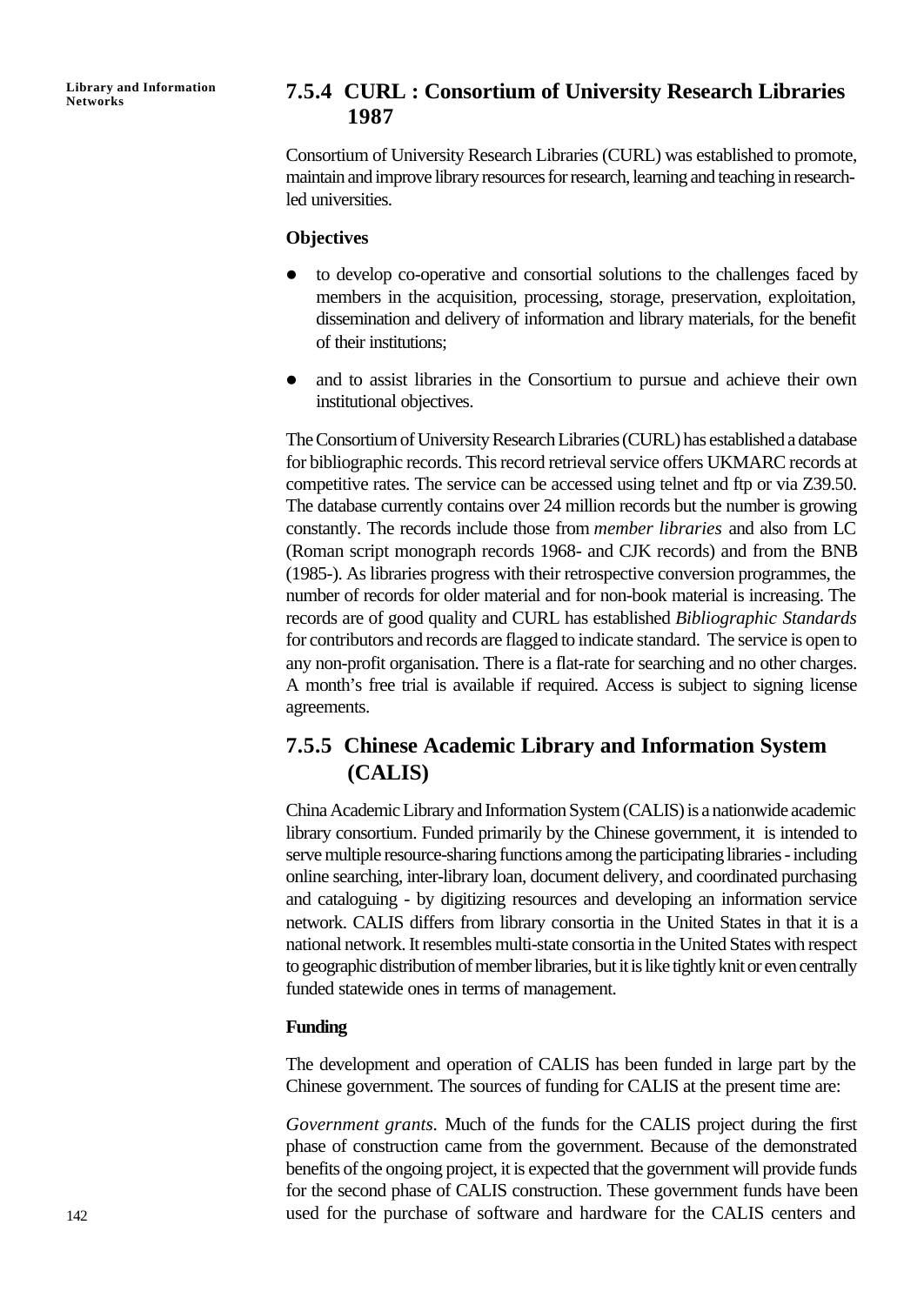commercial databases, for development of service software and databases, for Resource Sharing Technology training of staff members, etc.

*Local matching funds.* According to prior agreements, a province or city that desires to have a regional center is required to provide funds supplement the government funds for the construction of its local center.

*Member library funds.* These funds, primarily derived from the university budgets, have been used to purchase electronic resources and cover the expenses incurred from the use of the CALIS service software platforms.

Although CALIS is currently funded by the government, the future expansion and operation of the system is expected to rely in large part on other sources of funds. The funding needs for CALIS may be met by operating the system in a commercial mode.

## **Present Status**

When it was first established, CALIS had sixty-one member libraries from major universities participating in the programme. Later, as many other major universities were interested in joining the alliance, the number of CALIS members has climbed to seventy. At present, CALIS serves about 700,000 students.

Construction of CALIS is a long-term, strategic undertaking. The system provides service functions as they become available and is constantly being improved in the process. In the first phase (1998 to 2000) of the project, CALIS successfully started the following information-sharing functions in its member libraries:

- primary and secondary data searching;
- inter-library borrowing and lending;
- document delivery;
- coordinated purchasing; and
- $\bullet$  online cataloguing.

The following tasks have been completed:

- purchase of computer hardware (e.g., SUN E3500);
- construction of a CERNet- or Internet-based information-sharing network connecting academic libraries across the country; and
- group purchase of databases, such as UMI, EBSCO, EI Village, INSPEC, Elsevier, and Web of Science, that are shared among member libraries either directly online or indirectly through requested service/document delivery.

CALIS also has completed development of a number of databases, including:

- *Union Catalogues*. These databases currently contain 500,000 bibliographic records
- **•** *Dissertation Abstracts and Conference Proceedings. These databases now* contain abstracts of doctoral dissertations (12,000 bibliographic records) and proceedings of national and international conferences (8,000 records) collected from more than thirty member libraries.
- l *Current Chinese Periodicals.* These databases have (5,000 titles, 1.5 million bibliographic records)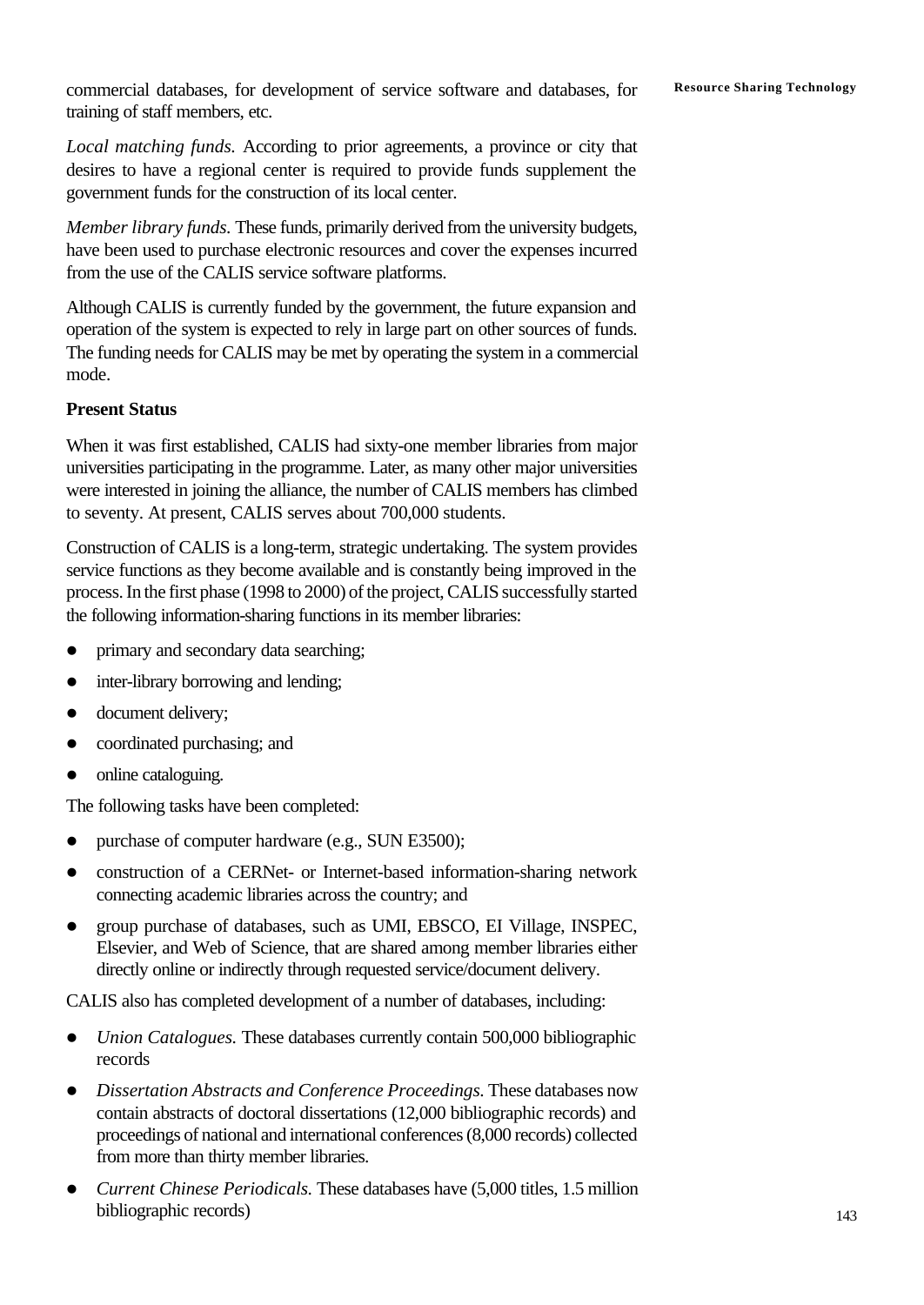l *Key Disciplines Databases.* CALIS has sponsored the development of twentyfive discipline-specific databases by member libraries. Each of these databases contains about 50,000 to 100,000 records.

The first three classes of databases are prepared in the USMARC, UNIMARC, or CCFC format for the ease of use by patrons and cataloguing staff and in data exchange. Clients from member libraries may perform a Web-based search of the above databases. Most of them contain secondary documents and abstracts, and access CALIS resources online using browsers.

Development of software platforms includes the following:

- l *Cooperative online cataloguing systems.* The systems include protocol Z39.50-based search and uploading servers and terminal software platforms for cataloguing staff.
- l *Systems for database development.* These systems can be used in the development of shared databases containing secondary data information in USMARC, UNIMARC, CCFC, or Dublin Core format. The systems for database development in the USMARC, UNIMARC, or CCFC formats are equipped with a search server based on the Z39.50 protocol to permit use by cataloguing staff and for data exchange.
- An inter-library loan system. The system, developed based on the ISO10160/ 10161 protocol, consists of ILL protocol machines and client terminals. These systems, located in member libraries, are interconnected to form a CALIS interlibrary loan network. Primary document delivery software based on the FTP protocol also has been developed for the delivery of scanned documents between libraries.
- An OPAC system. The system has both Web/Z39.50 and Web/ILL gateways. Patrons may visit the system using common browsers, search all CALIS databases, and send search results directly to the CALIS *inter-library* loan service. Patrons also may access an ILL server through Web/ILL, tracking the status of submitted interlibrary loan requests, inquiring about fees, and so on.

The databases that are centrally located and those that are distributed at various locations as well as service platforms in member libraries form a CALIS information service network.

## **Future Considerations of CALIS**

In a period of just over a year, considerable progress has been made in forming a nationwide resource-sharing library consortium in China. However, because member libraries vary in size, available funds, staff quality, and automation level, CALIS has yet to realize its potential. There are a number of problems that remain to be solved. For example, the CALIS union catalogue databases do not work well on some of the old automation systems in member libraries and the CALIS service platforms are incompatible with a dozen automation systems currently in use; as a result, the union catalogues cannot tell the real-time circulation status in all member libraries, affecting interlibrary loan service. In addition, primary resources are not sufficiently abundant. Therefore, the extent to which resources are shared among member libraries remains quite limited.

In the next phase of development, CALIS will improve service systems (including hardware and software platforms) and the distribution of shared databases. At the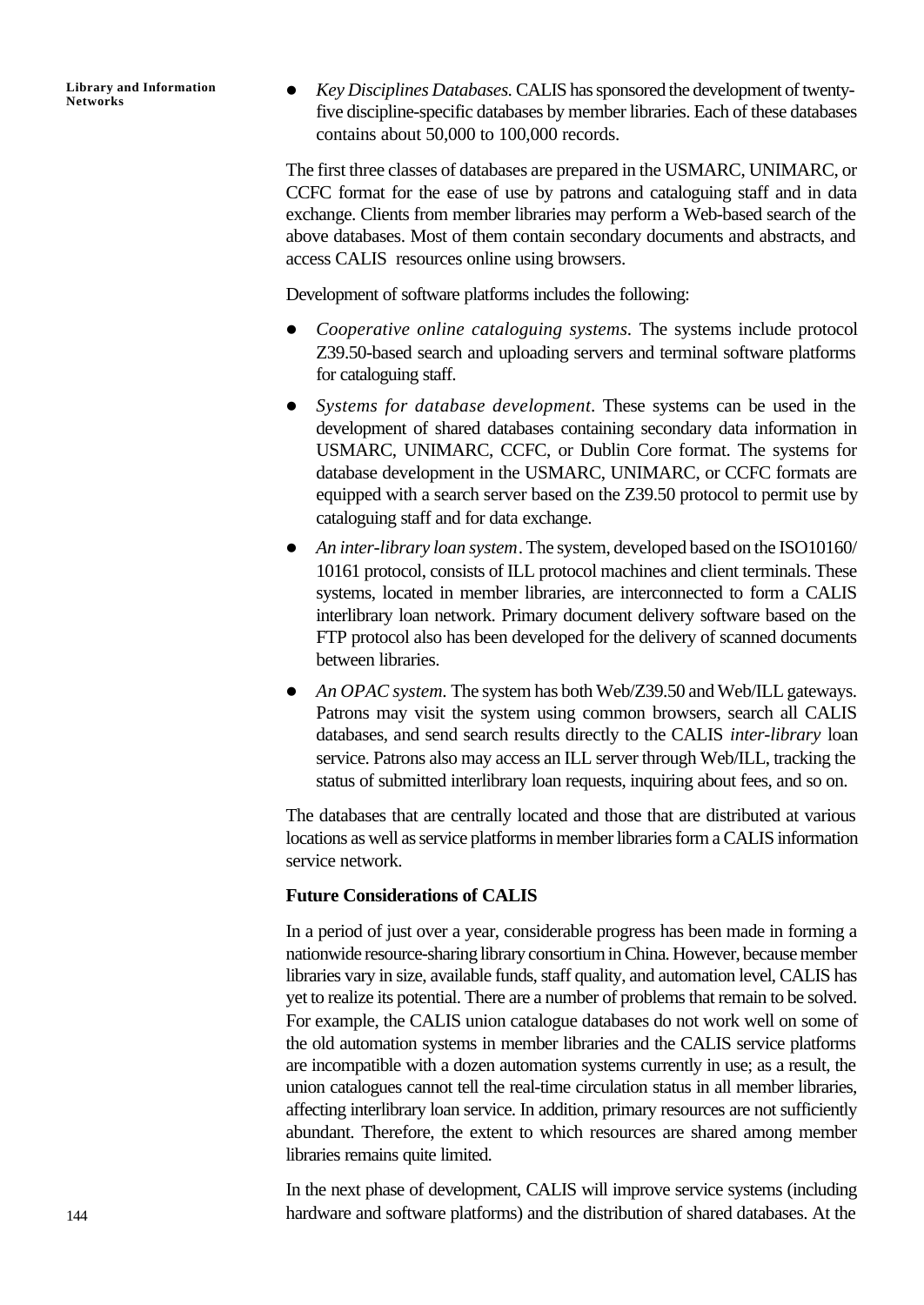same time, CALIS will develop more electronic resource databases and be actively Resource Sharing Technology involved in the research and development of digital libraries, expanding the scale and extent of resource sharing.

## **7.5.6 AARNET-Australian Academic and Research Library Network**

AARNet Pty Ltd is the not-for-profit company that operates the AARNet2 network. AARNet2, the second generation of the Australian Academic and Research Network, provides high capacity Internet services between eight state- and territorybased regional network hubs. The regional networks provide Internet service to Australian universities and other research institutions including CSIRO, DSTO, ANSTO and AIMS.

## **Services**

AARNet delivers high-capacity, cost-competitive Internet-based network services to clients in the tertiary education and research sector and provides an incubator for development of advanced network infrastructure and applications with access to the global Research and Education (R&E) networks.

AARNet provides three primary IP services and two other services that add-value to these primary IP Services

The three primary IP services are:

- **•** On-Net provides IP connectivity between members;
- **•** Off-Net **National provides IP connectivity to the Australian domestic Internet. This is provided Cable and Wireless Optus (CWO) in and;**
- **•** International-IP provides access to the global international

AARNet2 is an internetwork of regional networks, one in each State and Territory. The hubs, or Points of Presence (PoPs), of the regional networks provide IP connectivity to AARNet members and associates in that region. Connection from the PoP to customers is by a variety of carrier and privately owned links

## **Self Check Exercise**

- 1) What are the developments at the international level in networking of libraries?
- **Note:** 1) Write your answer in the space given below.
	- 2) Check your answer with the answer given at the end of this unit.

..................................................................................................... ..................................................................................................... ..................................................................................................... .....................................................................................................

# **7.6 EXISTING DATA NETWORKS IN INDIA**

The development of computer communication networks, an important technological advancement of the seventies, uses the telecommunication facilities for data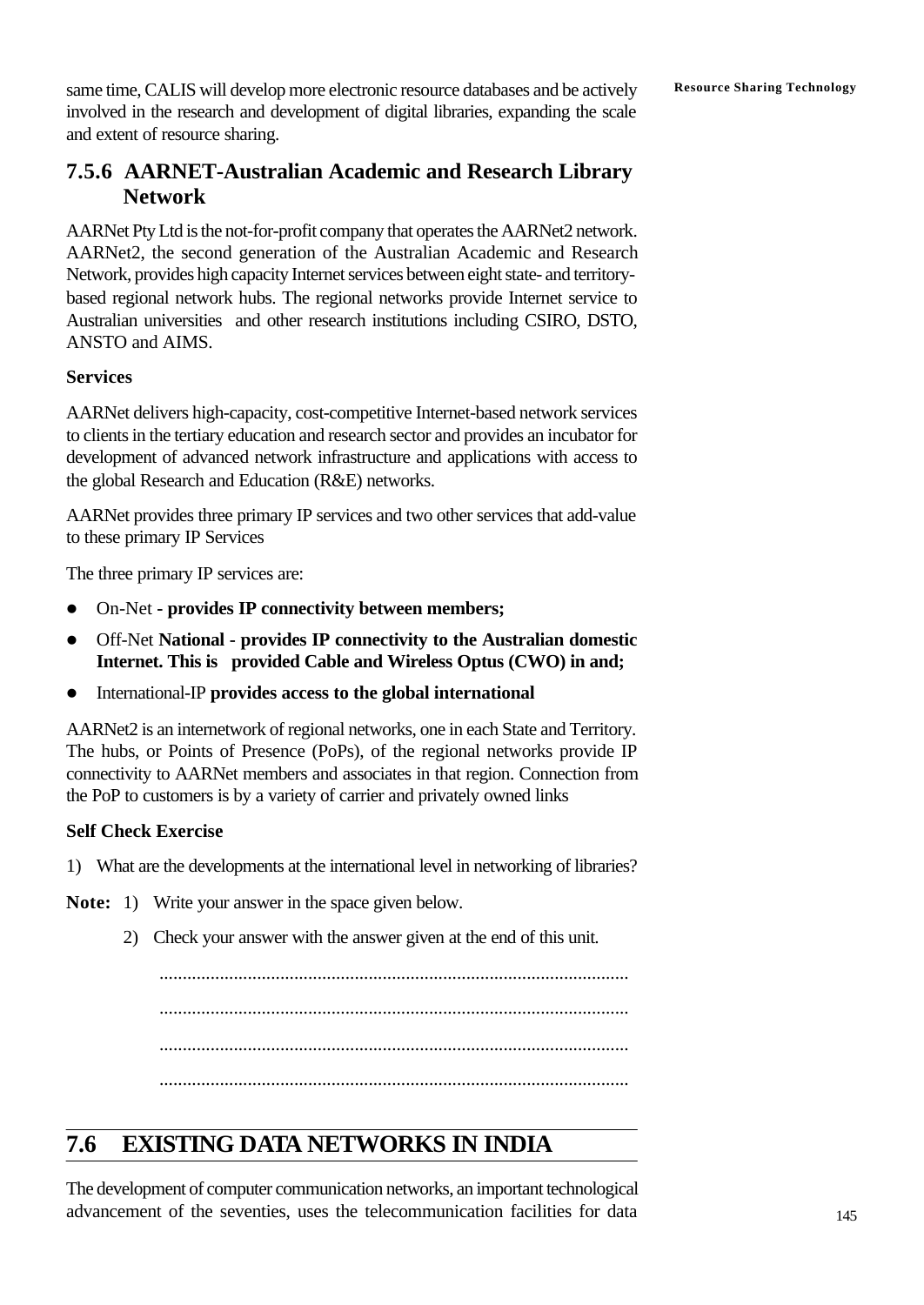transmission. Telecommunication networks form an integral part of accessing, communicating, and transforming information. In India, the Department of Electronics, Department of Telecommunications (DOT), Videsh Sanchar Nigam Limited (VSNL), Government of India, are responsible for providing and maintaining national and international telecommunication facilities. These communication networks are:

## **7.6.1 INDONET**

The INDONET, a computer-based network commissioned by Computer Maintenance Corporation (CMC), was the first Indian commercial computer communication network. It came into operation in 1986. It is an integrated information management and distributed data processing facility spanning the entire country. The INDONET aims to provide facility for distributed data processing on an all-India basis to large organizations in the network using the CMC computers for their data processing operations. It also plans for provision of data communications between its users in their respective locations in the network, even if the users are not accessing CMC's nodal computers. Distributed databases in various subjects and access to specialized applications software locally, or in remote locations obviate the need for duplication of software and hardware facilities at each location.

INDONET-CMC's Value Added Services network is a data network, which supports both TCP/IP and X.25 Network Protocols. It is approved by the Department of Telecommunications having:

High speed leased links of 64 kbps connecting 9 locations in India

- l Delhi, Mumbai, Calcutta, Chennai, Bangalore, Hyderabad, Ahmedabad, Pune, Vizag.
- Has alternate Data -links at each location, for better reliability and uptime.
- 2 RISC based servers at each location

#### **Present services of INDONET include:**

- E-mail/E-mail-fax services
	- l File Transfer, Credit card Authorization, Database Services
- Hosting User Applications in the Net
	- Providing Network-based connectivity solutions, Corporate Intranet
	- **•** Network Management, Managed Data Network Services, Help Desk
	- EDI Services, Web-based applications
	- Students registration in the Net for admission
	- Students assignment submission grading over the Net.
	- l Electronic Reference Library access in the Net
	- Data Management and data processing services
	- l Recruitment Services using Newer Technologies (OMR, OCR) etc.
	- l ISP Services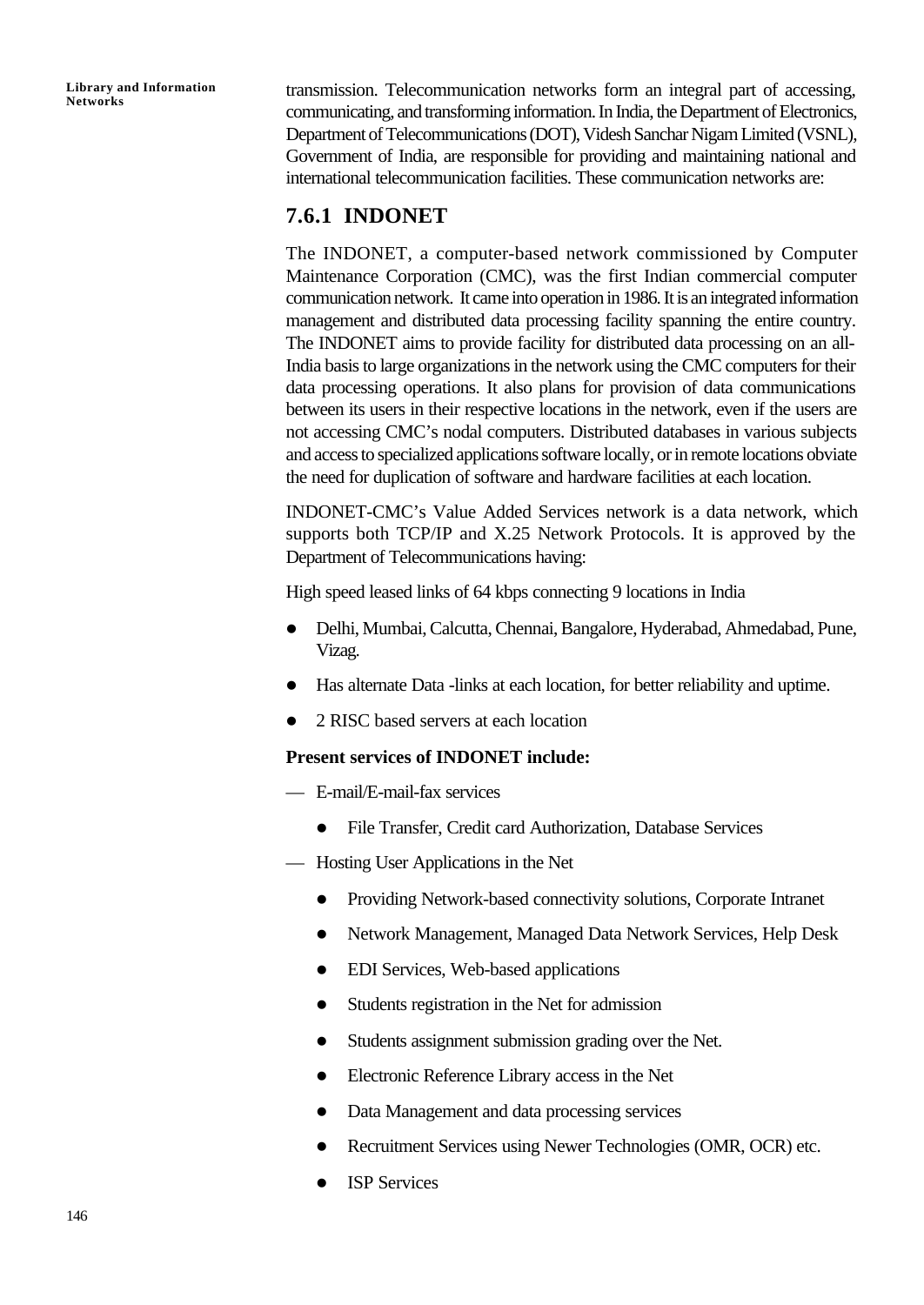Future services planned are: **Resource Sharing Technology** 

- Full fledged E-commerce services, ERP/ Application Integration Services
- l Voice/Video Conferencing facilities,
- Payment transaction to *Utilities* (Electricity, Water, Telephone etc.)
- Fax-Store & Forward
- **Call Centre Services**
- **VSAT Services**

## **7.6.2 ERNET (Education and Research Network)**

In this era of globalization and hyper-competition, the concept of teaching has undergone a sea change. Learning and dissemination of information is becoming more important. Internet-based education and e-learning are the trends of the day. The Department of Electronics had initiated a project "ERNET" with funding from UNDP. The objective was to create expertise, R&D and education in the country in the area of networking and the Internet in the country.

Today ERNET is the largest nationwide terrestrial and satellite network with a presence in the premier educational and research institutions in major cities in the country. The focus of ERNET is providing network connectivity and meeting the entire needs of educational and research institutions by hosting and providing relevant information to their users. Research and Development and training are integral parts of ERNET activities.

ERNET (Education and Research Network) has made a significant contribution to the emergence of networking in the country. It has built up national capabilities in the area of networking, especially in protocol software engineering. It has not only succeeded in building a large network that provides various facilities to the intellectual segment of Indian society, that is the research and education community, it has over the years become a trendsetter in the field of networking. The Govt. of India has committed itself to further strengthen the project by including it in the 9th Plan with the allocation of funds and by creating of a new organisational set-up in the form of a Society.

ERNET was initiated in 1986 by the Department of Electronics (DoE), with funding support from the Government of India and the United Nations Development Programme (UNDP), involving eight premier institutions as participating agencies— NCST (National Centre for Software Technology) Bombay, IISc (Indian Institute of Science) Bangalore, the five IITs (Indian Institutes of Technology) at Delhi, Bombay, Kanpur, Kharagpur and Madras, and the DoE, New Delhi. ERNET began as a multiprotocol network with both the TCP/IP and the OSI-IP protocol stacks running over the leased-line portion of the backbone. Since 1995, however, almost all traffic is carried over TCP/IP.

## **The Objectives of ERNET include:**

l ERNET operations, i.e., providing state-of-the-art communication infrastructure and services to academic and research institutions, Govt. organisations, NGOs, private sector R&D organisations, and various other non-commercial organisations;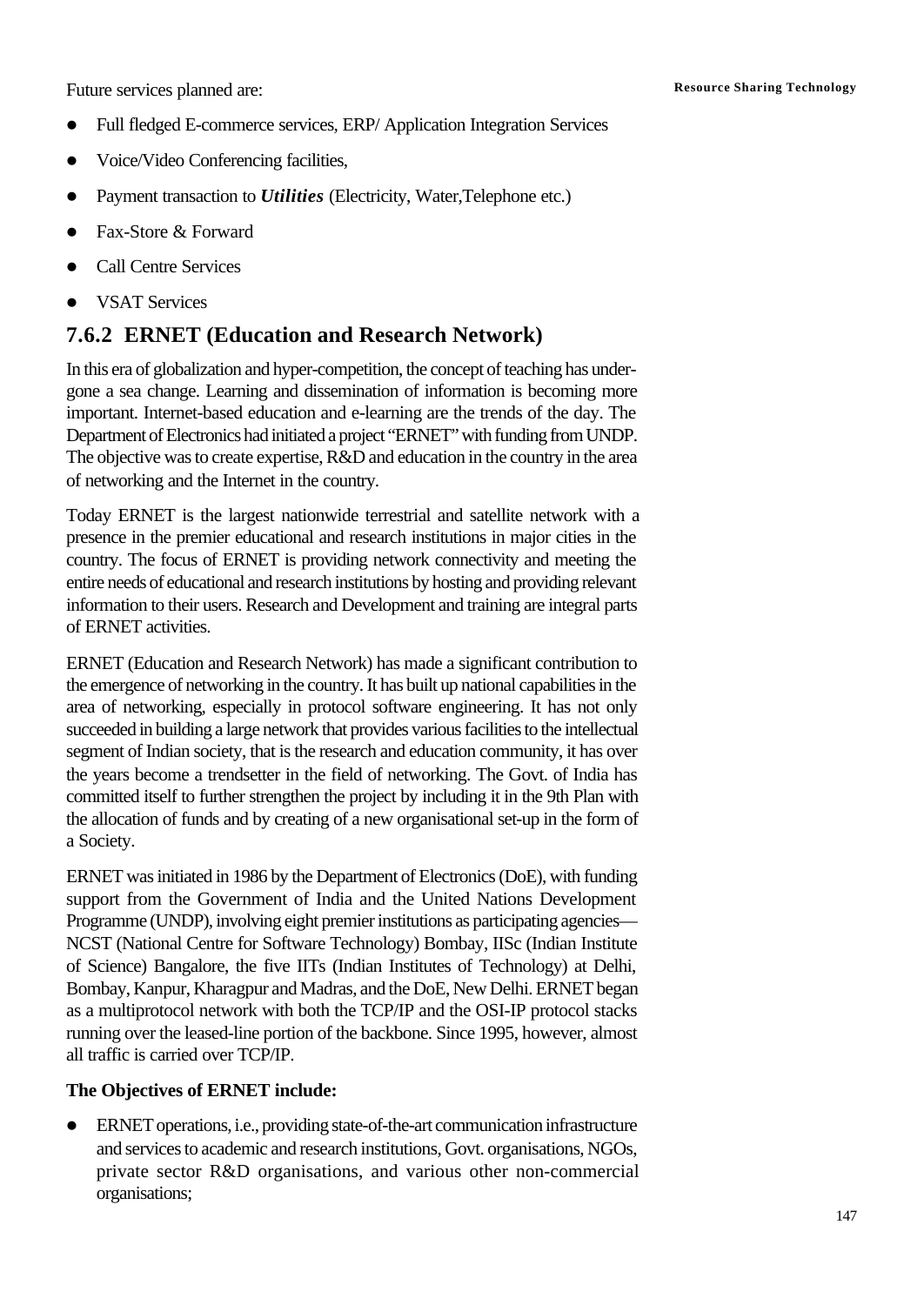- Research and development;
- Training and consultancy;
- Content development.

## **Achievements**

- l Foundation of a national capability building in the area of computer networking laid through:
	- Setting up of a chain of core groups as the participating agencies with a minimal set of lab facilities and creation of skilled manpower to carry out R&D
	- Generating manpower at different levels
	- l Making the world of standards (TCP/IP, OSI etc.) well understood
	- l Providing an insight into emerging issues such as ATM networks, networked multimedia, and information infrastructure
- l **Network infrastructure and services set up, including**
	- Installation, maintenance and operation of large campus LANs
	- Design, commissioning and testing of SATWAN hub and the installation of VSATs
	- Seamless interconnection of LAN-WAN segments and multi-protocol capability provided
	- Provision of the whole range of Internet services
	- l Deployment of TDM/TDMA based VSAT network for Internet access
- **•** Research and Development
	- Research and development in the area of computer networking has been the forte of ERNET.

## **7.6.3 NICNET: National Informatics Centre Network**

The satellite based National Informatics Centre Network (NICNET) (Seshagiri et al, 1987) was set up to provide informatics services to the Central and State Government Departments and then organizations. NICNET provides state of the art solutions and decision support for information management and decision support requirements of the Government of India and the corporate sector. The information technology services provided by NIC range from conducting feasibility studies for developing and implementing computer-based information systems, undertaking large turnkey networks and imparting training. It has developed extensive expertise in integrating IT-based systems with the working of user organizations. NIC continue to provide value added network services, viz., E-mail, database access, Internet etc.

The network consists of Master Earth Station, Remote Micro Earth Stations and a Geosynchronous Satellite. The master earth station is located at CGO Complex, New Delhi. It comprises a 13-metre antenna, a network control centre and a packet switch. The micro earth station connects remotely located district computers with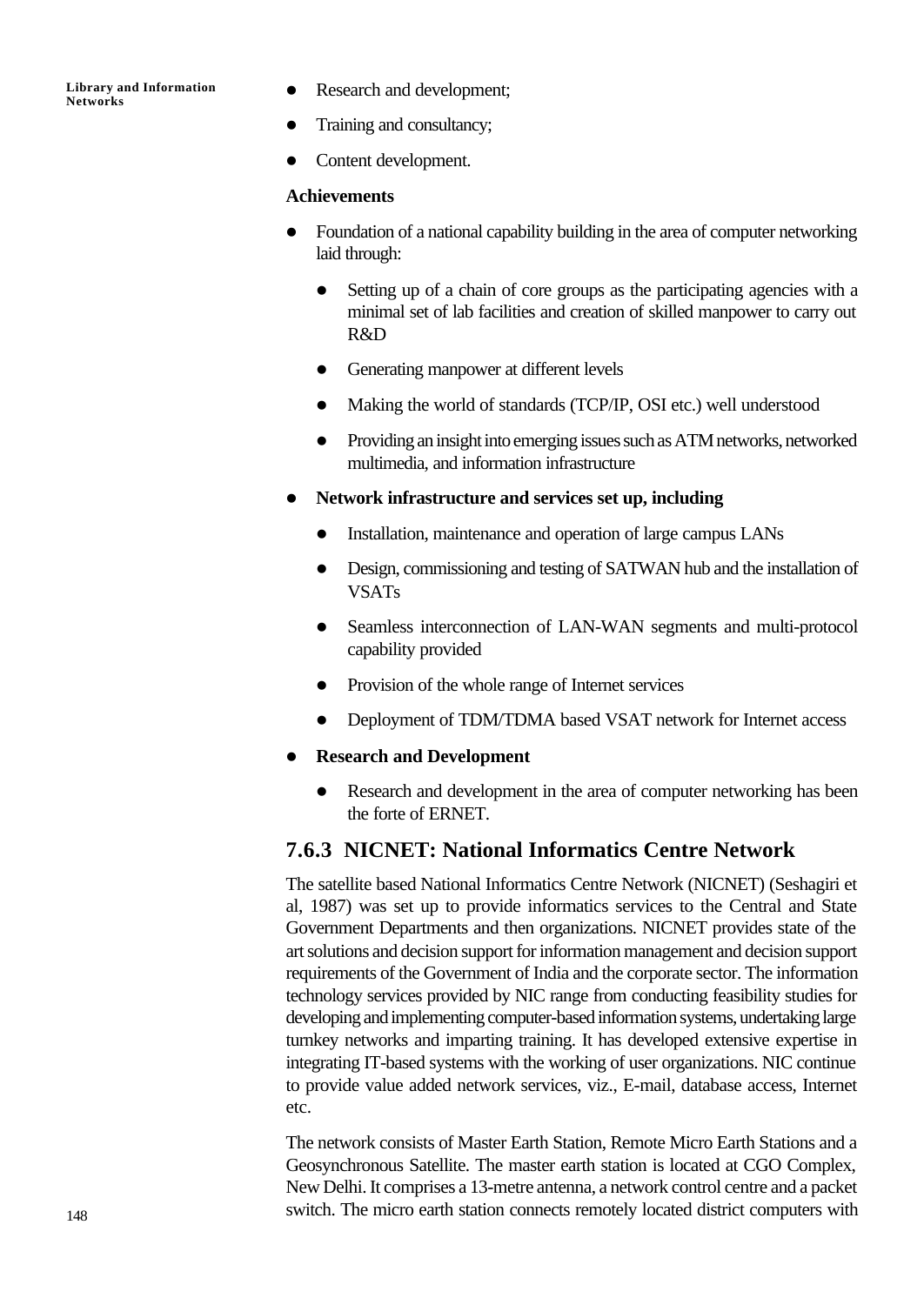**Resource Sharing Technology** the State computer, which, in turn, are connected to the regional headquarters. Specialized services such as computer-aided design and computer-aided management are also offered over NICNET. The network supports X.25 switch and operates at 1200 bps transmission speed and 19.2 Kbps receive speed. The present configuration handles 300 packets (128 bytes each) per second. The host computers are connected to this packet switch.

NICNET is currently using the INTELSAT-V satellite which mainly functions as a relay station between the master earth station and the micro earth station. NICNET has used terrestrial communication for distribution of terminals (Local and Remote from NEC-S1000, CEBER-730, CYBER-830, ND-550 or Super AT386 systems) and for development of Local Area Network. Terminals in a building are distributed over RS-232C cable or dedicated lines using line drivers, depending upon the distance involved. The terminals outside the building are connected over data circuits leased from the local telephone authorities. Dial up access using Public Switched Telephone Network (PSTN) is also provided to many users.

The Local Area Network with a gateway to the NICNET has been developed at the NIC Headquarters. A large number of terminals have been distributed from super ATs installed in various buildings. These super ATs are connected to the host machine/packet switch in NIC Headquarters. Initially, it connected 40 interactive local terminals and 11 minicomputer systems to the in-house mainframe CYBER 170/730 system. These are spread out over a radius of 25 km at Delhi. The remote terminals and the minicomputers are connected by point-to-point data circuits in star configuration; 2 concentrators have also been used to support remote terminals. The network facilitates flow of information among 4 national/regional nodes (NEC at Pune, Bhubaneswar and Hyderabad, ND 550's at State capitals), 32 state/union territory nodes and 439 district nodes.

NICNET has expanded as a dedicated network having more than 500 nodes geographically distributed over the country to address the rapidly growing awareness to of computerization in different sectors of the Government. Each district information centre consolidates information for monitoring the socio-economic development of the district. Each district is connected to its State's information centre for flow of information from district level to State level. The State centre in turn sends processed information to the regional and the national centres and is also connected to other States. Hence, any user connected to a remote or master earth station can link to any other remote micro earth station. The national centre at New Delhi is the repository of all information systems and conducts research and development of relevant software and hardware tools.

The various facilities and services of NICNET include:

- Gateway to Internet by providing Internet connectivity
- Electronic mail service
- USENET bulletin board service
- Telnet facility to login to remote host
- File transfer protocol facility
- Research and Education Network of NIC (RENNIC) service to research, education and medical institutions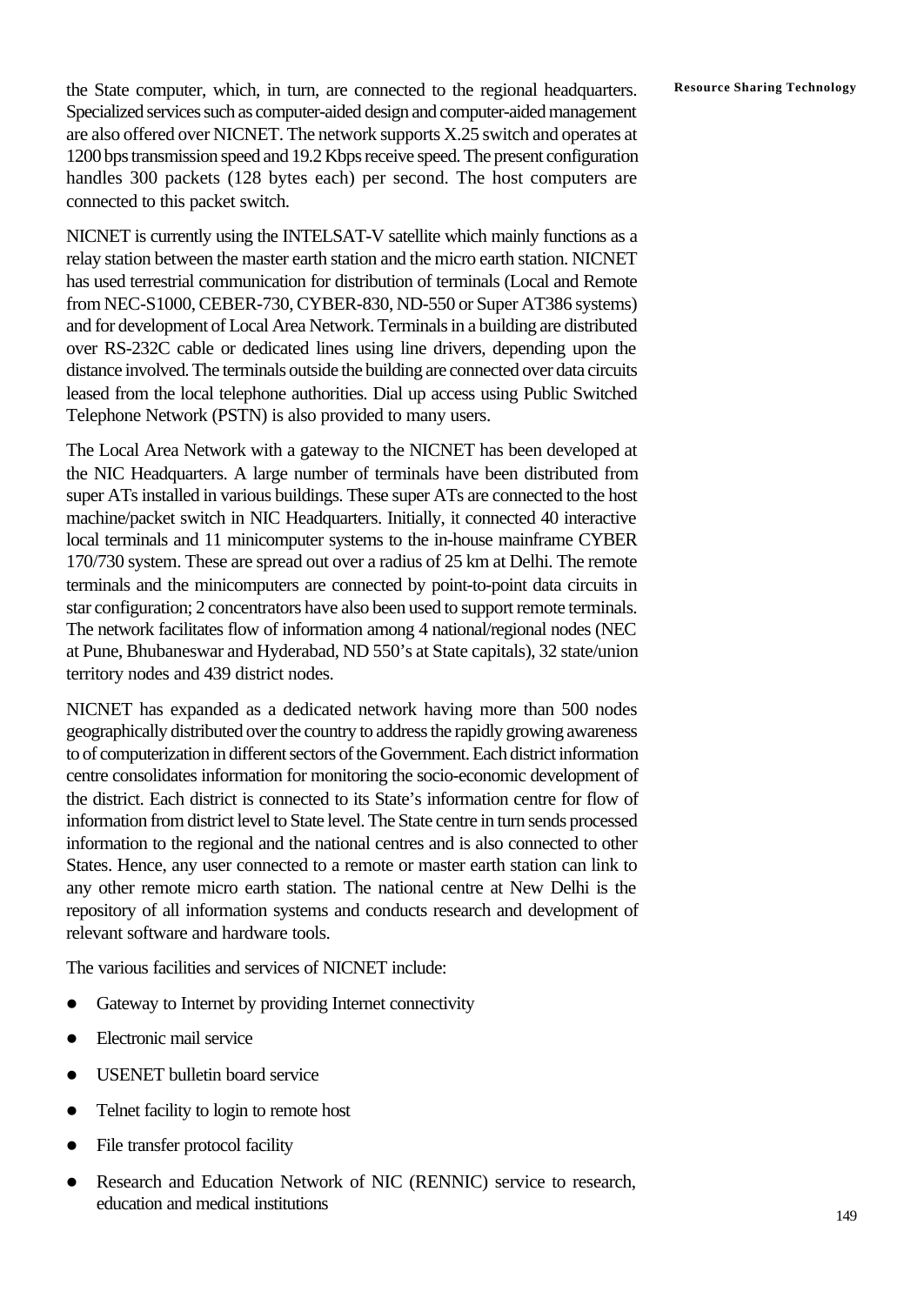- Electronic Data Interchange service
- Bibliographic information service
- Geographical Information Systems
- General information Services terminal(GISTNIC) for common public
- **Training facilities**

## **7.6.4 VIKRAM**

Vikram (Lahiri, 1991, pp. 13-14) is the packet switched public data network under development by the Department of Telecommunications. This network will initially have 8 switching nodes in Delhi, Bombay, Calcutta, Madras, Bangalore, Hyderabad, Ahmedabad and Pune and 12 remote access nodes with its network management centre located at Delhi. It will support packet switching interface to CCITTs X.25, X.28, X.29 and X.75 recommendations

## **Bibliographic Applications:**

Like NICNET and INDONET, **Vikram** also has bibliographical applications. It has offered its infrastructure to NISSAT for pilot experimentation on library networking in the country.

## **7.6.5 BITSNET**

Recognizing the importance of information technology for pursuing advanced research in modern biology and biotechnology, a bio-informatics programme, envisaged as a distributed database and network organisation, was launched during 1986-87. The programme has become a very successful vehicle for transfer and exchange of information, scientific knowledge, technology packages, and references in the country involving 10-12 thousand scientific personnel. Ten Distributed Information Centres and an Apex Centre at the Department of Biotechnology, and 44 Sub-Distributed Information Centres, located in universities and research institutes of national importance, are fully engaged in this task. Six national facilities have been set up for interactive graphics-based molecular modeling and other bio-computational needs. Four long-term courses at the level of post MSc Diploma in Bio-informatics, at Poona University, Jawaharlal Nehru University, Calcutta University and Madurai Kamaraj University, are fulfilling the long outstanding need for trained human resources in this inter-disciplinary area.

## **7.6.6 INET**

INET is India's X.25-based packet switched public data network; it was commissioned by DOT and paved the way for highly reliable, cost effective and flexible ways of national data transfer and information access. Packet switching enables error-free transmission with dynamic rerouting of calls and provides interconnection between computers/terminals at different speeds and protocols. In its first phase, INET had nodes at New Delhi, Mumbai, Calcutta, Chennai, Bangalore, Hyderabad, Pune, Kanpur and Ahmedabad; and connected through 9.6 kbps and 64 kbps links. In subsequent phases, this facility was extended to 88 other cities throughout the country. It supports CCITT interfaces / protocols X.25, X.28, X.29, X.3 and X.75. Access is through dedicated leased lines for asynchronous (X.28) or synchronous  $(X.25)$  and dial-up mode  $(X.28)$ .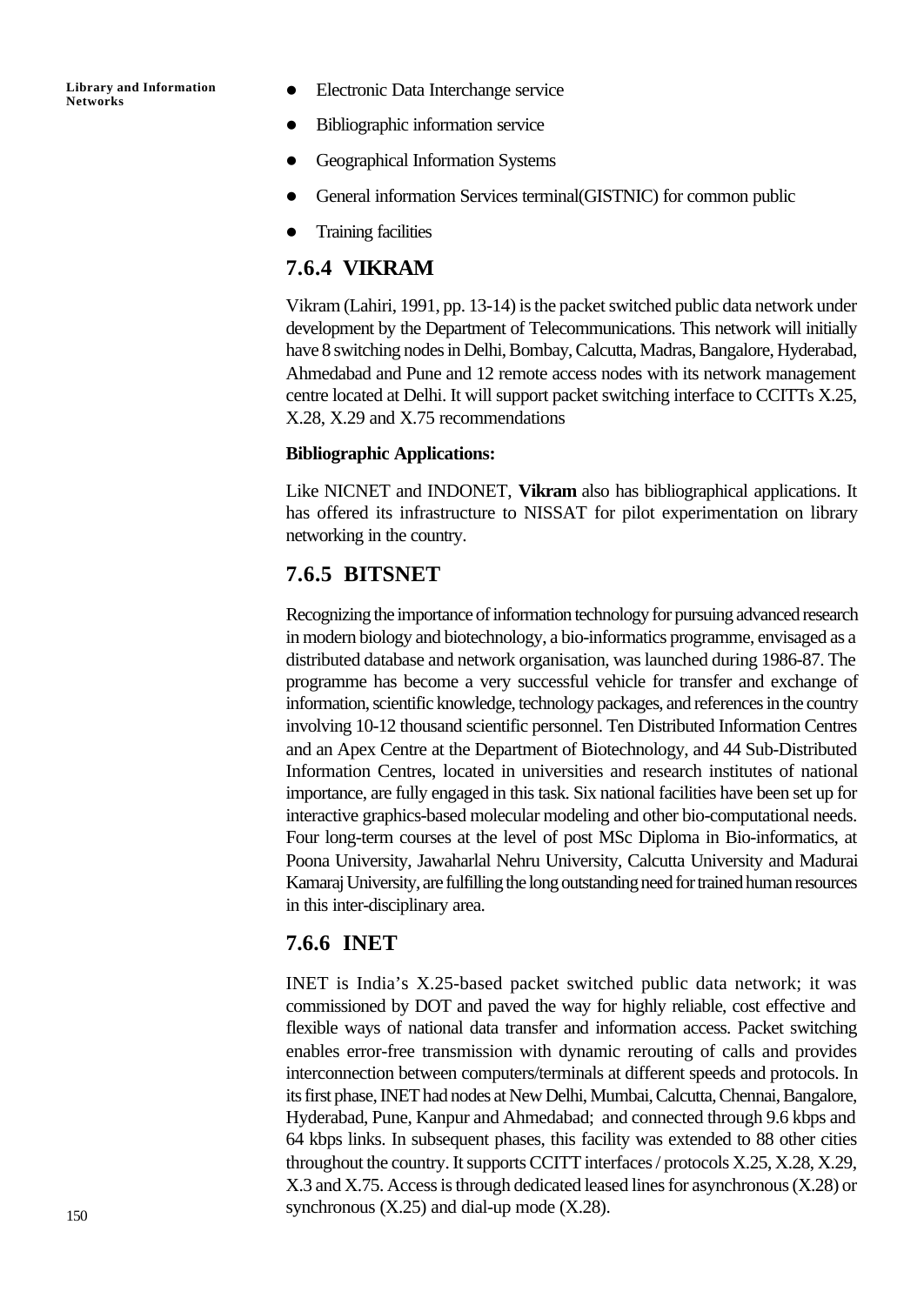The facilities offered by INET include: reverse charging, closed user groups, fast Resource Sharing Technology selects, charge information indication, call redirection, call deflection, abbreviated address calling, hunt groups, multiple packet sizes and network user identification. The typical applications are e-mail services, corporate communications, information retrieval, database services, remote job applications, credit card verifications, travel reservations and electronic fund transfers (DOT, 1999b).

## **7.6.7 SIRNET**

The SIRNET (Scientific and Industrial Network) (SIRNET NETletter., 1990-), a project of INSDOC aims at networking all 40 CSIR laboratories under SIRNET. It was made operational in December 1989. At present, SIRNET provides electronic mail facility as its first application service from the SIRNET servers with a number of user nodes. For transmitting a message, a user has to deposit the message to one of the SIRNET mail service nodes situated at INSDOC, Delhi and at its regional centre at Bangalore from where it can be transmitted to its destination which may be any of the CSIR laboratories at present linked to the mail node. The SIRNET, in turn, is connected to a large network-ERNET (Educational and Research Network) which is connected to the international network UUNET (Unix User Network) through which other international networks like BITNET, CSNET and JANET are accessible. The SIRNET's mail node at the INSDOC also acts as a gateway to ERNET and through ERNET to other networks. Connections between various laboratories of CSIR are established using dial-up telephone lines, while SIRNET is directly connected to DoE mail server VIKRAM which acts as the clearing node in Delhi ERNET.

# **7.7 LIBRARYAND INFORMATION NETWORKS: INDIAN SCENARIO**

Libraries are committed to providing and making accessible the best possible informational, educational, cultural, and recreational materials and services to the citizens of the service area. The library's most important technology goal is to give all citizens access to information regardless of format, and regardless of where the information is stored. The secondary goal is to make that access available from anywhere in the community as far as possible.

A network is an essential partner in this exercise because it facilitates access to vast information services. Networks have a potential to improve library services in several ways. Libraries and the their users get benefit from accessing databases, discussion groups, full text access, document delivery through resource sharing. The continuous improvement in networking technologies reduces the cost of information provision, thus creating new opportunities for the library networks to play their role in information provision to end users.

A beginning has been made by the Ministry of Human Resources Development, through the University Grants Commission by establishing the Information & Library Network Centre to cater to the needs of academicians and research community by connecting the higher education institutions in the country at the national level. The base created by INFLIBNET in terms of infrastructure at different universities, awareness of the technologies available to them will play a major role in the success of any further programmes in this direction. The UGC-NET being established in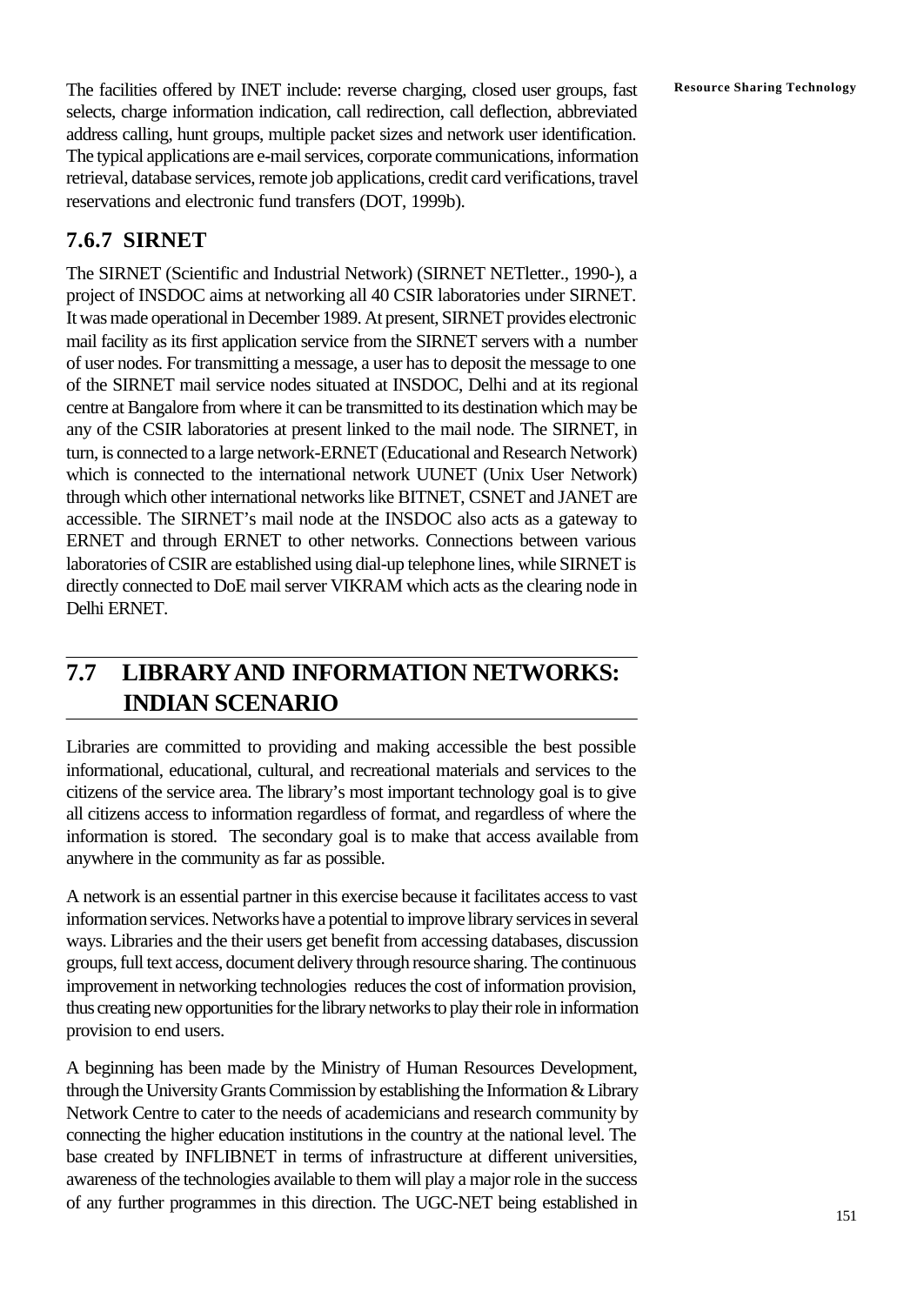collaboration with ERNET-India is to set up a state-of-the-art nationwide network for its universities to effect a virtual enhancement of academic infrastructure in the country. This network will connect more than 172 universities in the country with proper bandwidth to access its own resources as well as resources available elsewhere. Considerable progress has been made by other library networks in the country viz., DELNET, CALIBNET, ADINET etc. Though initially DELNET was established for libraries in Delhi, it has increased its scope with membership from other parts as well and also a few international memberships.

## **7.7.1 INFLIBNET - National Network**

The Information and Library Network Centre (INFLIBNET) is an Autonomous Inter-University Centre, established by the University Grants Commission (UGC), with its Headquarters at Ahmedabad.

Information and Library Network (INFLIBNET) is a major programme of the University Grants Commission (UGC) initiated in 1991. The programme is directed towards modernization of libraries and information centres, and establishment of a mechanism for information transfer and access, to support scholarship, learning and academic pursuits. It is also aimed at establishing a national network of libraries and information centres in universities, institutions of higher learning and R and D institutions in India. It is basically a cooperative endeavour in resource development, sharing and its utilization at the national level.

Over the years, the programme has progressed steadily and since May 1996 it is an independent autonomous Inter-University Centre under the UGC to coordinate and implement nationwide high-speed data network using state-of-the-art technologies for connecting all the university libraries in the country. INFLIBNET is set out to be a major player in promoting scholarly communication among academicians and researchers in India.

The broad objectives of INFLIBNET are:

- a) To promote and establish communication facilities to improve capability in information transfer and access, providing support to scholarship, learning, research and academic pursuits through the cooperation and involvement of the agencies concerned;
- b) To establish **Information and Library Network** "INFLIBNET" a computer communication network for linking libraries and information centres in universities, deemed universities, colleges, UGC information centres, institutions of national importance and R&D institutions, etc., avoiding duplication of efforts.

## **Main Activities include:**

- Provided financial support to the tune of Rs. 6.5 lakhs each to 142 university libraries for the purpose of automation and networking.
- More than 75% libraries have become operational and started availing the recurring grant.
- Provided core facility grant of Rs. 1 lakh each to 65 libraries to establish core facilities and get connected to the network for accessing the information.
- Provided training to the staff members working in these libraries, conducted 20 such courses to help the operational staff of these libraries to implement the IT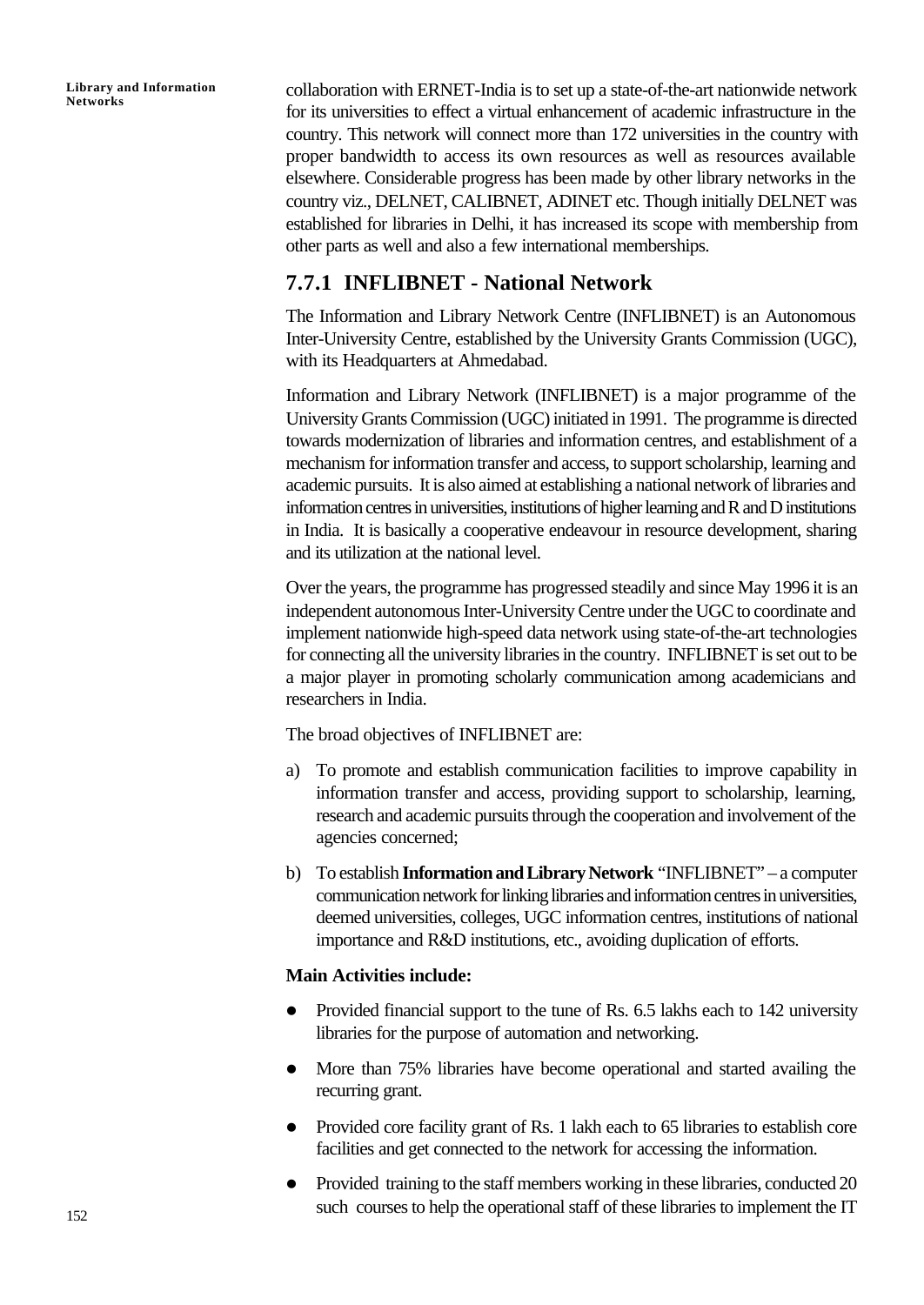in their libraries. Similarly one-week workshops were also conducted for the Resource Sharing Technology executives working for the libraries at INFLIBNET.

- Onsite training has been provided at more than 35 places.
- INFLIBNET also has started providing regional level training to help the librarians from college libraries and provides necessary support.
- Software to run the library operation is developed and has been installed at more than 50 libraries.
- $\bullet$  Union databases development is another activity to provide access to holdings of libraries of different materials, viz., serials, theses, books, experts, projects, etc, and are kept online for access at **http://www.inflibnet.ac.in**. User friendly search engines have been developed to provide access to these databases.
- Implementing the MARC-21 interface to SOUL software and vice versa
- Providing various kinds of information services such as CD-ROM based services, access to OCLC first search, Contents page service
- INFLIBNET Conducts annual convention to provide a platform for librarians and IT professionals in the form of CALIBER
- Brings out a series of publications to promote the cause of INFLIBNET.
- INFLIBNET has also initiated two major projects, viz., Retrospective Conversion of collection of five major libraries and Six Document Delivery Service Centres.

More importantly INFLIBNET has been able to create an IT-conscious environment in university libraries. Librarians have now accepted and are eagerly working to bring these changes to their libraries.

## **Future Programmes:**

The INFLIBNET Centre, in its initial phase has focussed on the building up of the infrastructure at the participating libraries, and preparing them to accept the changes brought about by the information technology. INFLIBNET, as a major library network in the country, sees the future full of opportunities to enter the fast track of information superhighway of this millennium.

## **Major priorities listed are:**

- Providing network connectivity through UGC NET to more than 170 university libraries
- Financial support to remaining universities and recurring grants to funded universities
- Delivering the software (SOUL) to participating libraries
- Increase participation in the network by expanding the membership
- Collaboration with existing national information centres for enhancing the information base
- Develop manpower through continuous training activities to provide services in the networked environment.
- l Development of union databases updating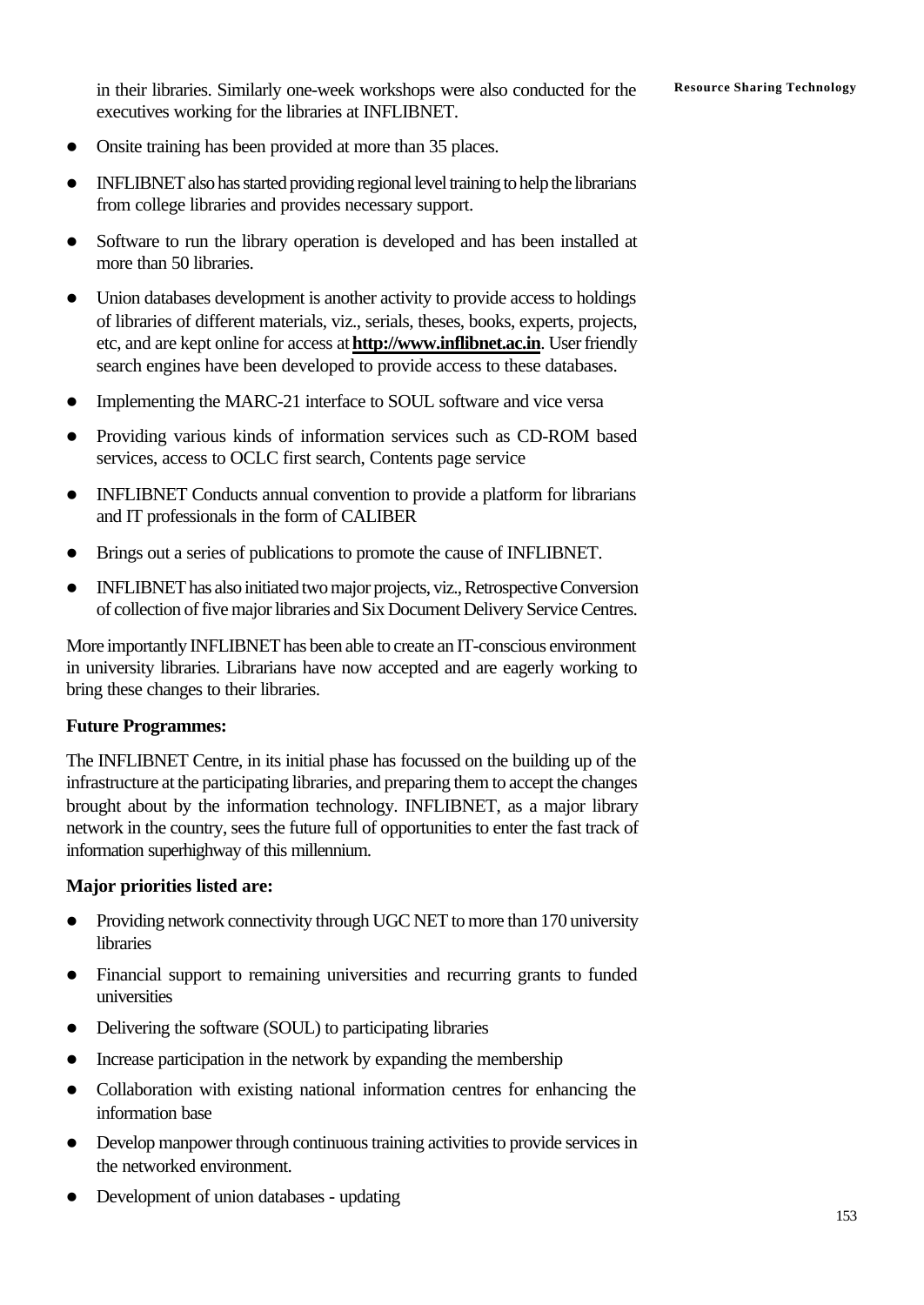- Shared cataloguing
- Networked information services
- $\bullet$  Access to full text of publications
- Organization and providing access to Internet resources
- Promoting Indian academic information
- Promotion of discussion fora in different areas

## **7.7.2 Other Important Library Networks**

#### *7.7.2.1 DELNET :* **Developing Library Network**

DELNET has been in operation since January 1988 and was registered as a society in 1992. It was initially sponsored by the National Information System for Science and Technology (NISSAT), Department of Scientific and Industrial Research, Government of India and is currently being promoted by the National Informatics Centre, Ministry of Information Technology, Government of India, and India International Centre, New Delhi.

DELNET has been established with the prime objective of promoting *resource sharing* among libraries through the development of a network of libraries. It aims to collect, store, and disseminate information besides offering computerised services to users, to coordinate efforts for suitable collection development and also to reduce unnecessary duplication wherever possible.

DELNET has been actively engaged in the compilation of various Union Catalogues of the resources available in member-libraries. It has created a number of databases listed in the services. All the DELNET databases have been resident on DELSIS, an in-house software developed on BASISPlus, an RDBMS, the product of Information Dimensions Inc. of USA which has been provided to DELNET courtesy National Informatics Centre, New Delhi.

DELNET provides an array of facilities including E-mail to its 243 member-libraries including both institutional and associate institutional members. DELNET'S relentless efforts in resource sharing have proved extremely effective. It has indeed been a big leap towards the modernisation of libraries in India.

## *Delnet – Service*

#### **Electronic Mail**

DELNET provides RENNIC E-mail facility to its member-libraries which was introduced by the National Informatics Centre. This gives the members access to both national and international E-mail users and also to INTERNET users.

#### **Online Access to different Databases:**

- Union Catalogue of Books of 8,77,772 bibliographic records.
- Union Catalogue of Books : MARC Format has presently 27,231 records.
- Union List of Current Periodicals with 16,497 periodicals and is regularly updated. Union Catalogue of Periodicals contains 10,623 records.
- Database of Periodical Articles has around 2,00,410 records.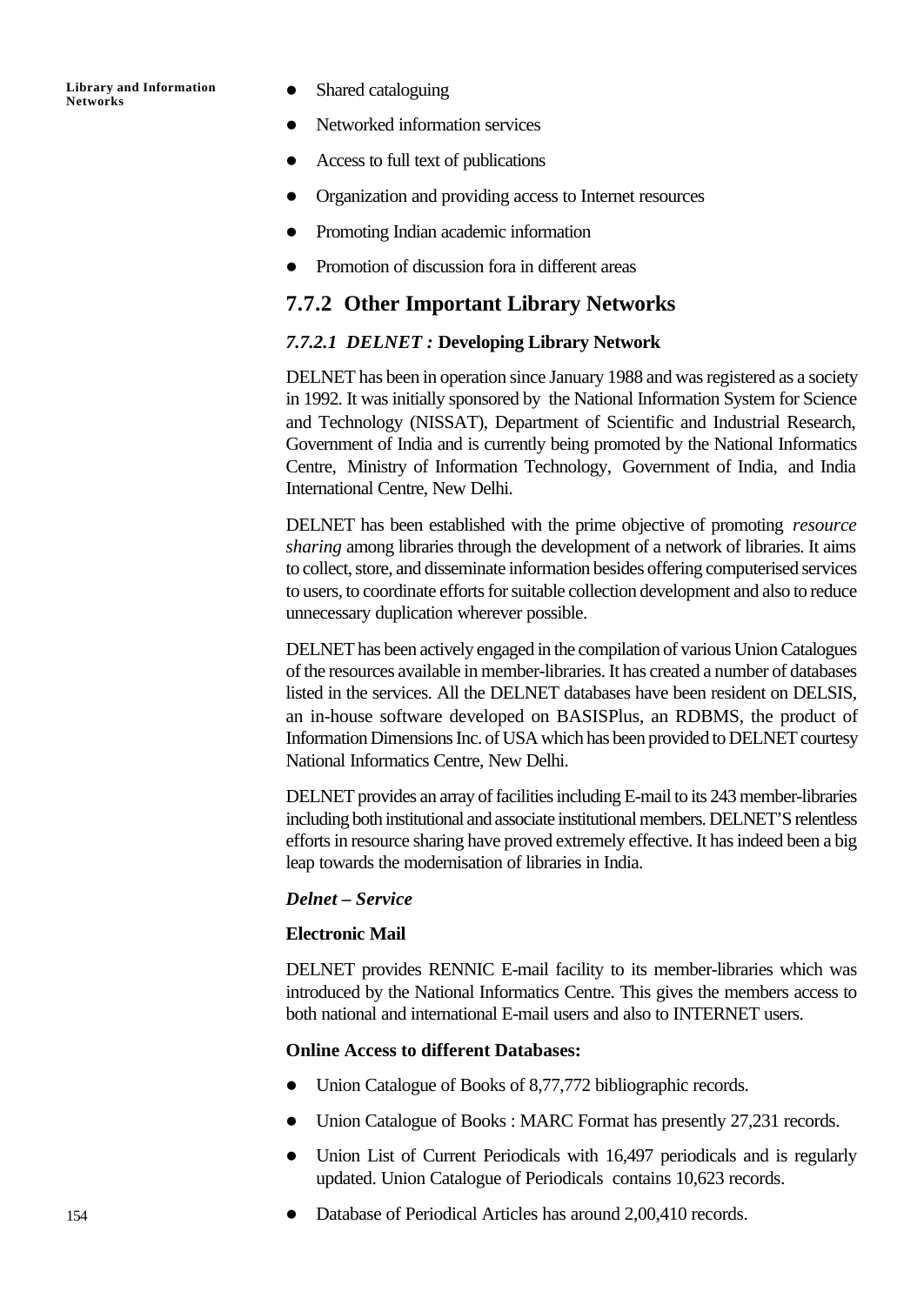- **•** Indian Specialist's Database has 2,000 records of eminent scientists, Resource Sharing Technology educationists and writers from all over the country.
- CD-ROM Database has 1,214 Records
- Union List of Video Recordings has about 2,278 listings.
- Union List of Sound Recordings consists of 708 audio cassette records
- Union Catalogue of Hindi has Books nearly 3,000 records in Hindi and can be retrieved through the GIST compatible system.
- Urdu Manuscripts' Database contains 210 manuscripts.
- Database of Theses and Dissertations has 16,587 records.
- Retro-Conversion facilities provided to the libraries through specialised agencies and also facilitates the use of modern tools such as CD-ROMs and online facilities for retro-conversion.
- Referral Services to participating libraries.
- Document Transfer/Copy Facilities for transferring or copying of the documents to its users.
- DELNET conducts training programmes in the use of DELNET services, software, E-mail, AACR2 and LC Subject Headings, Internet, etc. from time to time.

## **7.7.2.2** *CALIBNET***: Calcutta Library Network**

CALIBNET, a Government of India project, has been launched by the National Information Systems for Science and Technology (NISSAT), Department of Scientific & Industrial Research (DSIR); and managed by the CALIBNET Society established under the West Bengal Government's Societies Registration Act 1961. CALIBNET aims to provide individual libraries and their reading members with cost-effective solutions to their information problems.

CALIBNET was planned to link 38 science and technology libraries of various sizes located in the Kolkatta Metropolitan Area in two phases (eight in the first and thirty in the second phase). All these libraries as a pre-requisite, are first to be computerised and then linked to the network. The main features of the network include online/offline output, editing and retrieval of records. Eventually CALIBNET will be connected to other metropolitan networks, viz., DELNET, BONET, MALIBNET, ADINET, etc, through packet-switched data network.

#### **Services**

The network is intended to provide current awareness services, SDI, union catalogue, partial databases and access to national and international networks. Services also include:

- Access to CD-ROM databases
- $\bullet$  LCMARC
- $\bullet$  Biblio file
- l Inside information
- Email service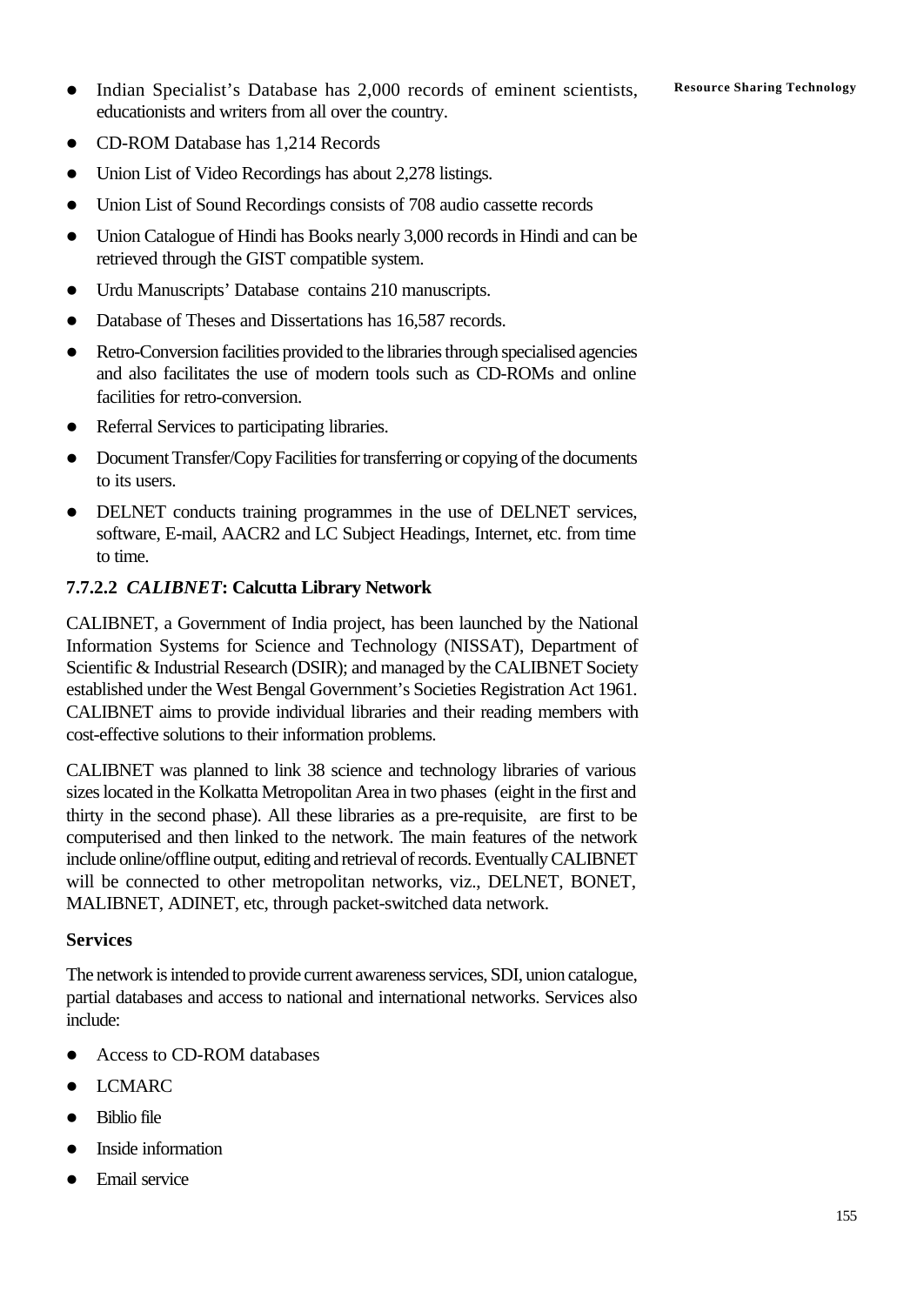## **7.7.2.3 ADINET: Ahmedabad Library Network**

ADINET is a network of libraries in and around Ahmedabad. ADINET was registered as a society in October 1994. It is sponsored by the National Information System for Science and Technology (NISSAT), Department of Scientific and Industrial Research, Government of India.

ADINET aims to bring about a cooperative mode of working amongst the libraries and information centers in and around Ahmedabad. The main objective of ADINET is to promote sharing of resources and disseminate in of information among member libraries by networking them and creating a centralized Union catalogue of their holdings. It plans to coordinate efforts for suitable collection development and reduce unnecessary duplication wherever possible.

A centralized database of periodicals, books and non-book materials available in the libraries of Ahmedabad is being created by ADINET. Records collected from participating libraries are being suitably formatted and merged to generate a Union Catalogue of Ahmedabad libraries. With the cooperation of participating libraries, this database is being regularly updated.

## **Services:**

- On-line information accessing the Union Catalogue.
- Inter-Library Loan enables a user to find the location of periodical/book/ report of his/her interest Books, reports, theses and borrowed on an interlibrary loan basis. Inter- Library document delivery service is available.
- $\bullet$  Photocopying services
- Current Awareness Services
- Information Service
- *Internet* Services

#### **7.7.2.4 MYLIBNET: Mysore Library Network**

The National Information System for Science and Technology (NISSAT), Dept. of Scientific and Industrial Research *(DSIR),* took the initiatives design and develop library networks in India in 1985 in order to share the resources available in the libraries located in various parts of the country. The Mysore Library Network was set up during May 1995 in the city of Mysore with financial assistance from NISSAT. The Mysore Library Network is housed inside the Central Food Technological Research Institute **(CFTRI)** campus.

#### **Objectives of MYLIBNET**

- To share the resources available with all the libraries.
- To provide faster communication to all the libraries through electronic mail facility
- To develop software tools for better library management
- To create awareness in the field of latest information technology by conducting seminars/workshops/training programmes
- To set up an information base in collaboration with industries
- To conduct surveys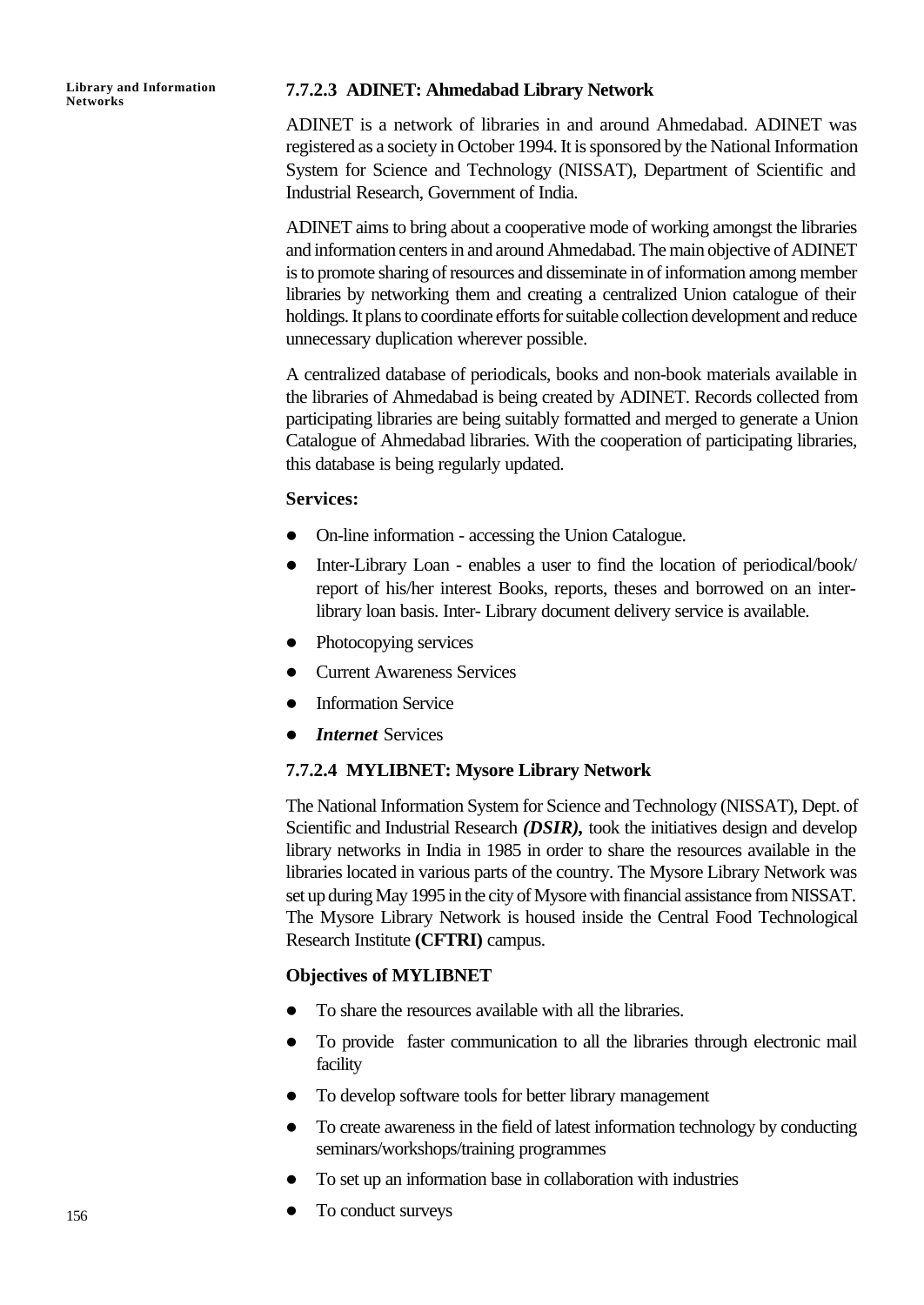**•** To flash the arrival of new books/journals, announcement of events like seminars/ **Resource Sharing Technology** workshops/training programmes.

## **Services**

- Training for trainers in the field of Information technology.
- Technical assistance in the area of library  $\&$  information science
- Web access to union catalogue

## **7.7.2.5 PUNENET: Pune Library Network**

*Punenet* is planned for implementation in four phases with the objectives of better utilization of funds through sharing of resources by the creation of commonly usable databases and communication between libraries and automating the functions of the individual libraries.

## **Services**

The network services to be offered are union catalogue, current awareness, SDI, authority data, acquisition and fund accounting, serials control, books and journals maintenance, circulation, user services, interlibrary loan services, document transfer/ copy, access to national/international databases.

## **7.7.2.6 MALIBNET: Madras Library Network**

- Initiated in 1991 by INSDOC
- $\bullet$  Feasibility study 1992
- $\bullet$  Registered as society in 1993
- Facilities : Computers, Sybase RDBMS, UNIX
- Databases : serials, books, other INSDOC databases
- $\bullet$  Membership : Multi type, 15 members
- Services : e-mail, MALIBNET card, CC, DDS, Training
- l Location : INSDOC Regional Centre, Chennai

## **7.7.2.7 BONET: Bombay Library Network**

- Started in 1994
- Supported by NISSAT
- Membership : 25 Libraries as members
- Facilities : large number of computers and softwares
- Services : Access to databases, email, CD-ROM etc.
- Professional Developments : Seminars, training programmes
- l Located at NCST.

There are several other city level networks, which are in their initial stage of developments.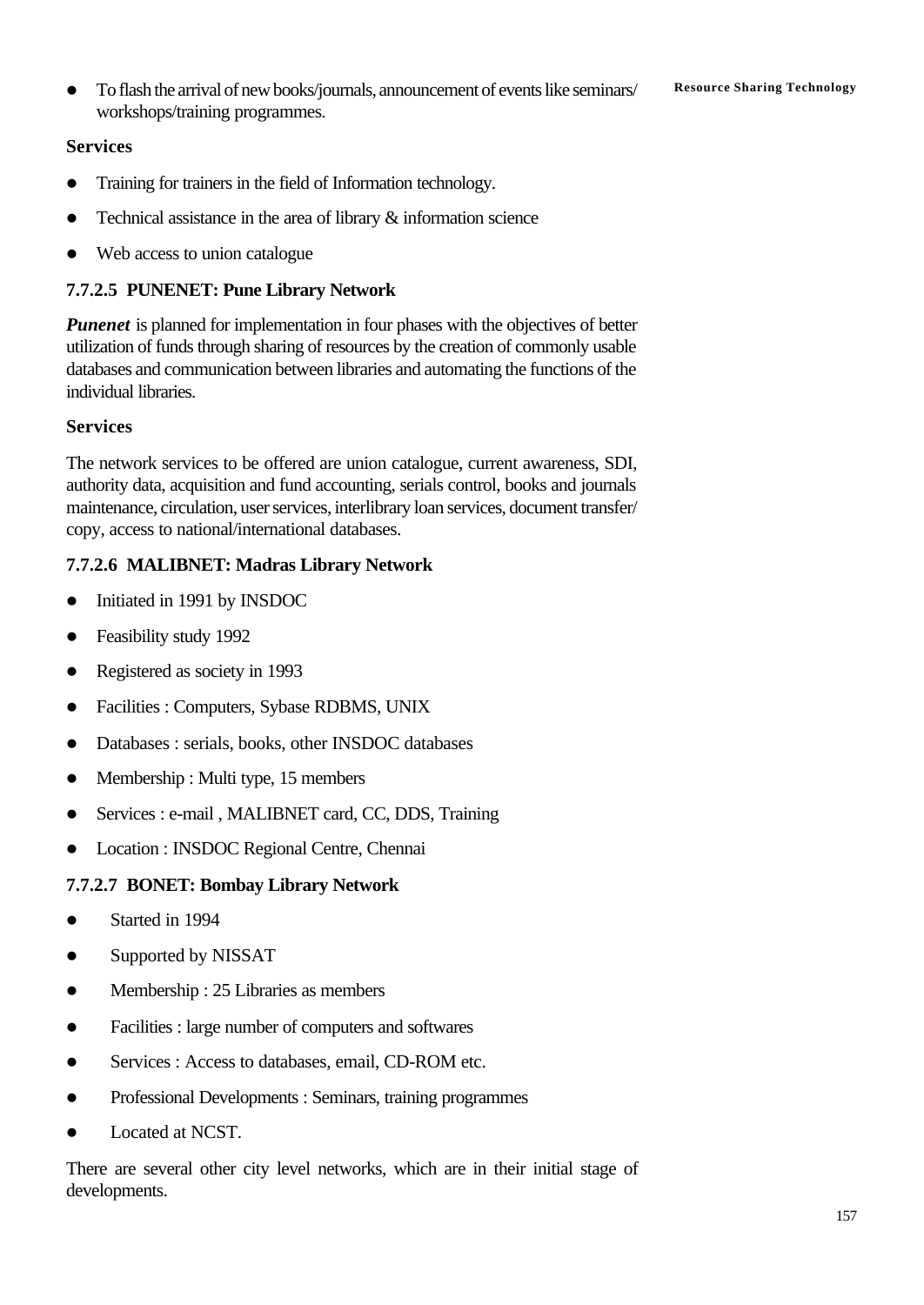#### **Self Check Exercise**

- 3) What are the efforts made in India for establishing library and information networks?
- **Note:** 1) Write your answer in the space given below.
	- 2) Check your answer with the answer given at the end of this unit.

..................................................................................................... ..................................................................................................... ..................................................................................................... .....................................................................................................

## **7.8 ROLE OF STANDARDS**

## **7.81 Cataloguing Standards – MARC-21, UNICODE**

MARC is the acronym for Machine Readable Cataloguing. It means that a computer can read and interpret the data of a cataloguing record. This is the standard used for exchange of bibliographic information among computerized library systems.

The very purpose of using MARC is to provide a standard format for the global exchange of bibliographic information available in machine readable format in libraries worldwide.

The History of MARC goes back to the 1960s with the creation of MARC records by the Library of Congress, Washington DC, in 1996. These efforts were followed by UKMARC, CANMARC, AUSMARC. By 1970 there were around 20 different national MARC formats leading to the requirement of writing the conversion programmes from one MARC to another MARC. The UNIMARC was developed to solve this conversion problem which gave two options from one MARC to UNIMARC and vice versa. However the USMARC was used by many international libraries due to its coverage in terms of standards and time to time updation.

MARC-21 is the new name harmonizing CANMARC and USMARC formats. The National Library of Canada and the Library of Congress worked together to formulate a common harmonized format and reconcile the format differences**.**

#### **UNICODE:**

The Unicode Standard is the universal character encoding standard used for representation of text for computer processing. Versions of the Unicode Standard are fully compatible and synchronized with the corresponding versions of International Standard ISO/IEC 10646. For example, Unicode 3.0 contains all the same characters and encoding points as ISO/IEC 10646-1:2000. The Unicode Standard provides additional information about the characters and their use. Any implementation that is conformant to Unicode is also conformant to ISO/IEC 10646.

Unicode provides a consistent way of encoding multilingual plain text and brings order to a chaotic state of affairs that has made it difficult to exchange text files internationally. Computer users who deal with multilingual text — business people,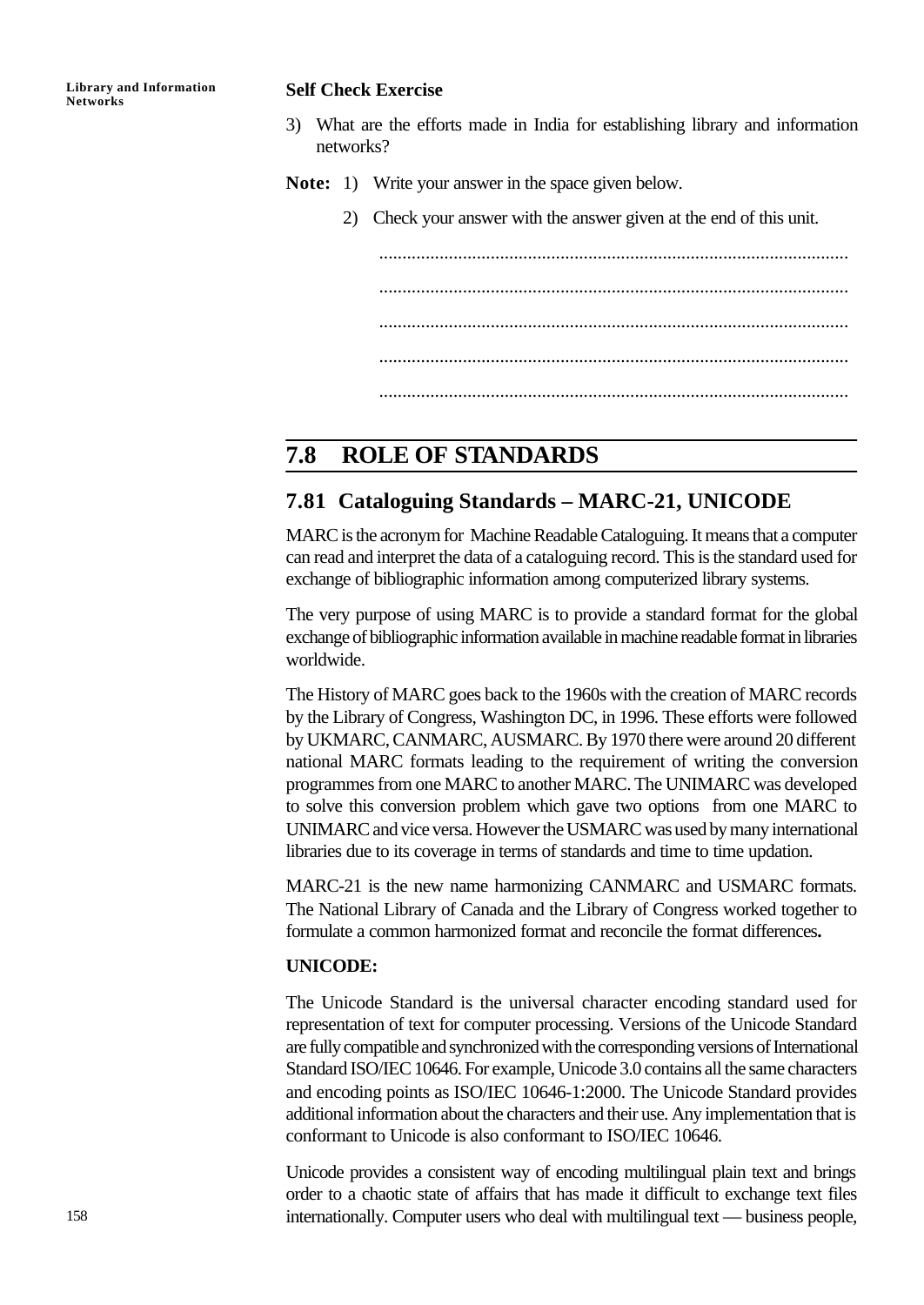**Resource Sharing Technology** linguists, researchers, scientists, and others — will find that the Unicode Standard greatly simplifies their work. Mathematicians and technicians, who regularly use mathematical symbols and other technical characters, will also find the Unicode Standard valuable.

The design of Unicode is based on the simplicity and consistency of ASCII, but goes far beyond ASCII's limited ability to encode only the Latin alphabet. The Unicode Standard provides the capacity to encode all of the characters used for the written languages of the world. To keep character coding simple and efficient, the Unicode Standard assigns each character a unique numeric value and name.

The original goal was to use a single 16-bit encoding that provides code points for more than 65,000 characters. While 65,000 characters are sufficient for encoding most of the many thousands of characters used in major languages of the world, the Unicode standard and ISO/IEC 10646 now support three encoding forms that use a common repertoire of characters but allow for encoding as many as a million more characters. This is sufficient for all known character encoding requirements, including full coverage of all historic scripts of the world, as well as common notational systems.

## **What Characters Does the Unicode Standard Include?**

The Unicode Standard defines codes for characters used in the major languages written today. Scripts include the European alphabetic scripts, Middle Eastern rightto-left scripts, and the scripts of Asia.

The Unicode Standard further includes punctuation marks, diacritics, mathematical symbols, technical symbols, arrows, dingbats, etc. It provides codes for diacritics, which are modifying character marks such as the tilde  $(\sim)$ , that are used in conjunction with base characters to encode accented or vocalized letters (ñ, for example). In all, the Unicode Standard, Version 3.0 provides codes for 49,194 characters from the world's alphabets, ideograph sets, and symbol collections. These all fit into the first 64K characters, an area of the codespace that is called basic multilingual plane, or BMP for short.

There are about 8,000 unused code points for future expansion in the BMP, plus provision for another 917,476 supplementary code points. Approximately 46,000 characters are slated to be added to the Unicode Standard in upcoming versions.

The Unicode Standard also reserves code points for private use. Vendors or end users can assign these internally for their own characters and symbols, or use them with specialized fonts. There are 6,400 private use code points on the BMP and another 131,068 supplementary private use code points, should 6,400 be insufficient for particular applications.

More discussion on MARC21 is given in Course 2, block 2 unit 2

## **7.8.2 Information Retrieval Standard Z39.50**

Access to online bibliographic resources with the rapid growth in the use of the Internet and world wide web has made it possible to access the information in ways not possible to access before hence shifting the emphasis of libraries from collecting the information to providing access to information using electronic resources. However, the major difficulty in accessing the resources is of variation in the use of software and hardware. Library professionals have to learn specific features of each system, i.e., command languages, search procedures, etc. The more electronic resources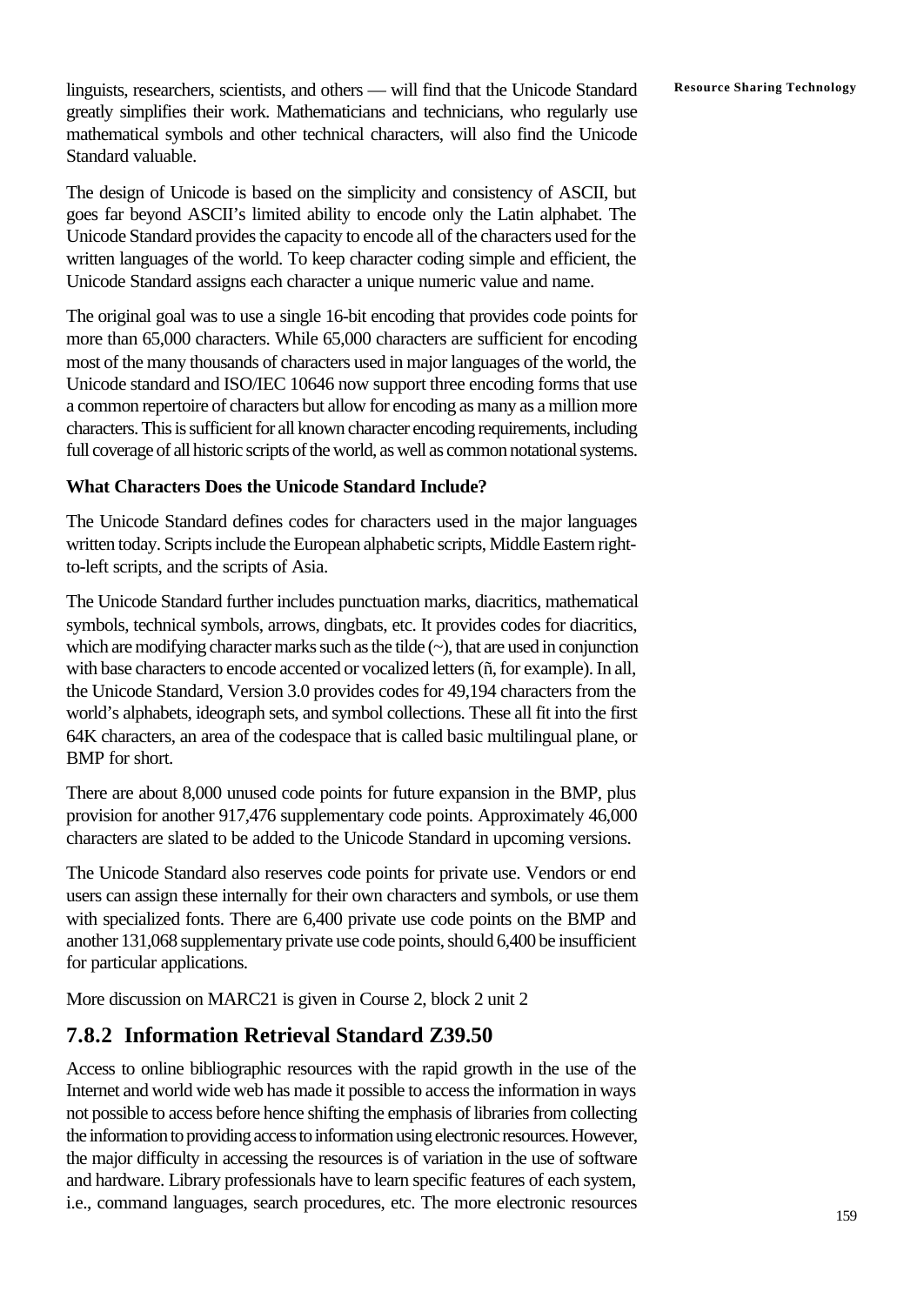grow, the more will be the confusion as to how to access the information from diverse databases.

ANSI/NISO Z39.50 is an international standard for communication between computer systems primarily, library and information related systems for overcoming the problems of database searching with many search languages. Z39.50 is becoming increasingly important to the future development and deployment of inter-linked library systems.

In z39.50 model, the target is presumed to contain one or more databases, each of which contains a series of objects called records. Each database contains a set of access points, although not all databases need to support the same nor does every record in a particular database need to be able to be accessed by all of the access points supported for that database. A Z39.5 query uses a set of attributes to search one or more databases.

The typical (simplified) search process involved in a Z39.50 session is as follows:

- OPAC user selects Target library (Z-server) from an OPAC menu.
- OPAC user enters search terms
- OPAC software sends search terms and Target library details to a "Z-client" a piece of software usually running as part of the library system.
- Z-client translates the search terms into "Z-speak" and contacts the Target library's Z-server software.
- There is a preliminary negotiation between the Z-client and the Z-server to establish the rules for the "Z-Association" between the two systems.
- Z-server translates the "Z-speak" into a search request for the Target library's database and receives a response about numbers of matches etc.
- $\bullet$  Z-client receives records
- Records are presented to the OPAC interface for the user.

More on Z39.50 is discussed in Course 2, block 2, unit 2

## **7.8.3 Network Protocols viz. TCP/IP Protocols, Telnet**

## **IP Address or IP Number**

(Internet Protocol number or address). A unique number consisting of 4 parts separated by dots, e.g. 165.113.245.2

Every machine that is on the Internet has a unique IP address. If a machine does not have an IP number, it is not really on the Internet. Most machines also have one or more Domain Names that are easier for people to remember.

## **TCP/IP**

(Transmission Control Protocol/Internet Protocol) — This is the suite of protocols that defines the Internet. Originally designed for the UNIX operating system, TCP/ IP software is now available for every major kind of computer operating system. To be truly on the Internet, your computer must have TCP/IP software.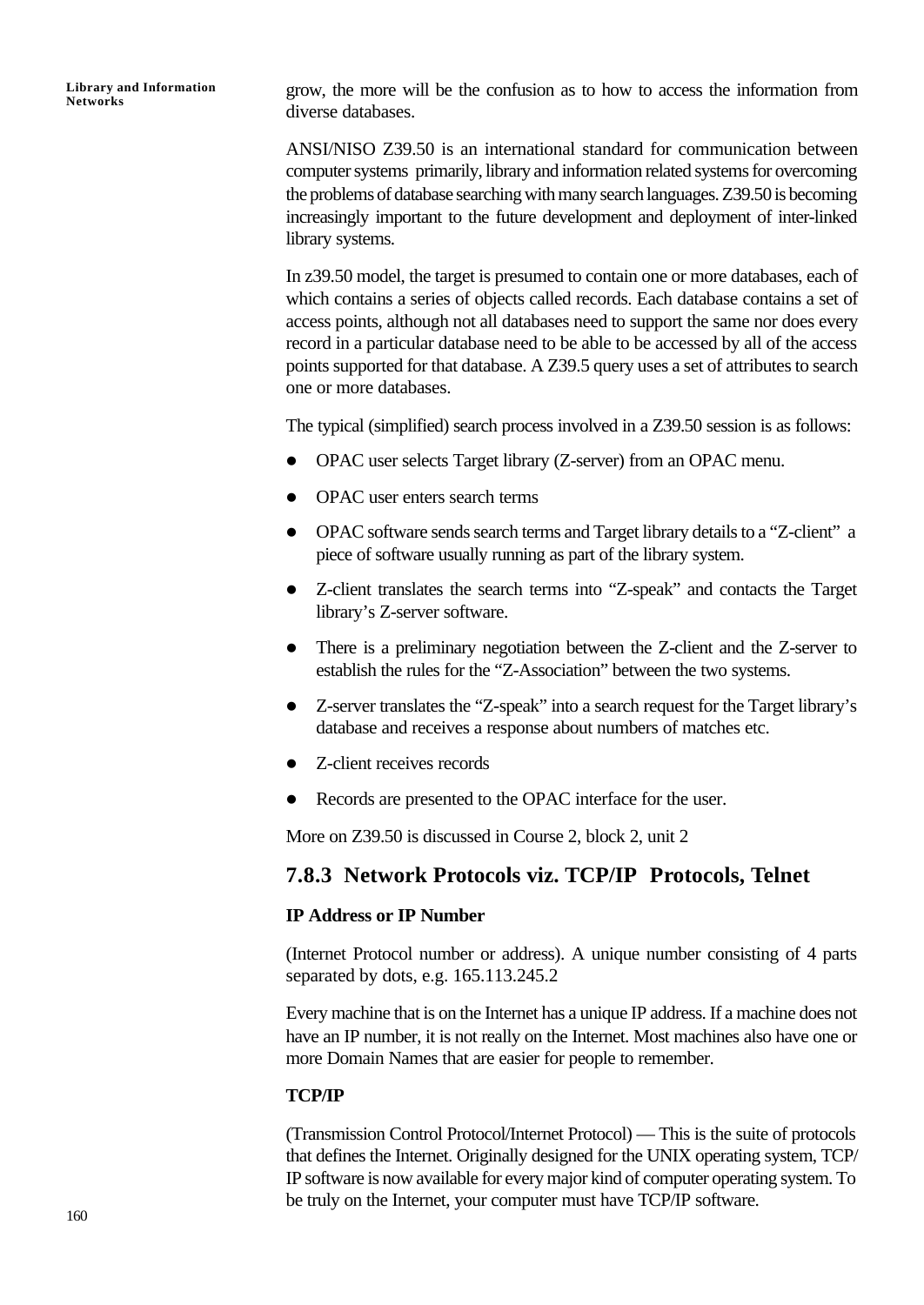Internet service allowing one computer to log on to another, connecting as if not remote.

## **Self Check Exercise**

- 4) Discuss in brief the role of standards, viz., MARC, UNICODE, Z39.50 in the context of Library and information Network.
- **Note:** 1) Write your answer in the space given below.
	- 2) Check your answer with the answer given at the end of this unit.

..................................................................................................... ..................................................................................................... ..................................................................................................... ..................................................................................................... .....................................................................................................

# **7.9 SUMMARY**

In this unit an attempt has been made to highlight the overview of library and information networks. Briefly discussed are the history and development of library and information networks in India and elsewhere. The standards relating to the catalogue viz. MARC-21 standards, and multilingual solution Unicode are discussed in detail at the end. Also the information retrieval protocol Z39.50 plays a vital role in network-based information services.

# **7.10 ANSWERS TO SELF CHECK EXERCISES**

1) Libraries are committed to providing and making accessible the best possible information services to members. The use of modern information technology tools helps libraries to serve the users in a much better way than before. Library networks play a vital role in this exercise providing access to library resources not only within the library to information available globally. A network is developed when a group of libraries and/or information centres decide to exchange information through computer application.

The benefits of networking include: Preparation of union catalogues, retrospective conversion, provision of bibliographies, optimum use of resources including rare collections, cooperative acquisition of documents, resource sharing, and time saving, networking also minimizes cost of the library services.

The objectives of library and information networks include:

- l Provide reliable access to document collection of libraries, i.e., Union Catalogues etc.
- Provide document delivery service.
- Optimise information resources through resource sharing mechanisms.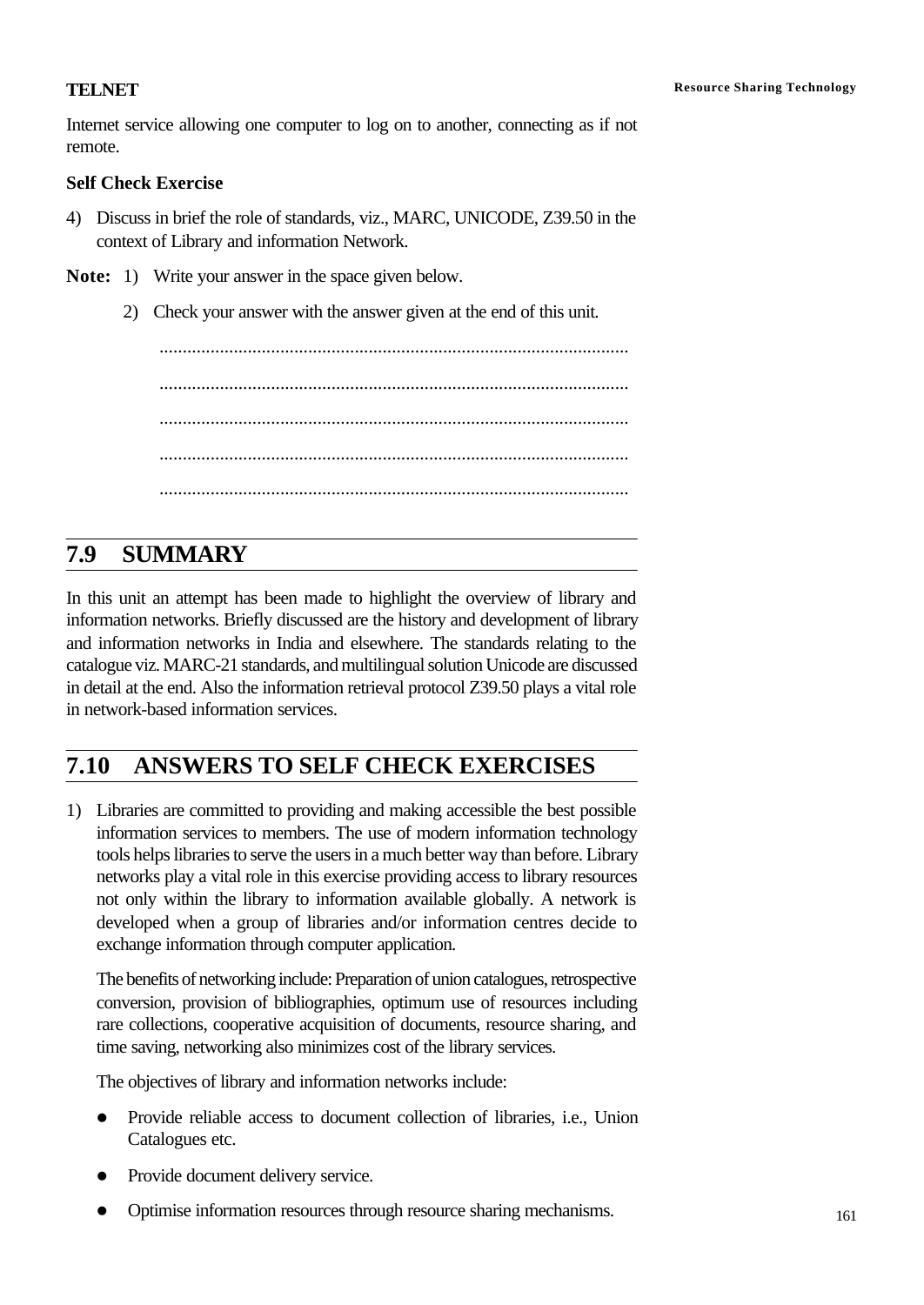- Facilitate computerisation of all the libraries.
- Facilitate communication among teachers, students, scientists and others.
- Encourage resource sharing.
- l Training manpower required by participating libraries.
- l Evolve standards, uniform guidelines, methods, and procedures, both for data capturing as well as hardware and software.
- 2) Library networks in the USA are at a most advanced level of development. The favourable factors responsible for successful development of library networking in the USA are long tradition of cooperation among libraries, introduction of library automation as early as from the 1960s, advances in information science during the 1970s and 1980s and introduction of MARC format by the Library of Congress in 1968. The experience of the USA is valuable for networking in other countries for sharing of resources from between libraries. The Library of Congress played a vital role leading to the development of successful networks such as OCLC, RLIN, in UK JANET CURL, CALIS (China), AARNET (Australia) and many others.

OCLC is a non-profit membership organization serving 41,000 libraries in 82 countries and territories around the world. It mission is to further access to the world's information and reduce library costs by offering services for libraries and their users, and to be the leading global library cooperative, helping libraries serve people by providing economical access to knowledge through innovation and collaboration. RLG is a not-for-profit membership corporation devoted to the mission of "improving access to information that supports research and learning.

In the UK, *JANET* is the network operated and developed by *UKERNA* under a **Service Level Agreement from the Joint Information Systems Committee (JISC)** of the UK Higher and Further Education Funding Councils. JANET is connected to the equivalent academic networks in other countries and to many commercial networks in the UK and abroad forming part of the global Internet.

There are several other networks established China Academic Library and Information System (CALIS) is a nationwide academic library consortium, and Australian Academic network (AARNET) delivers high-capacity, costcompetitive Internet-based network services. There are several other library networks in different countries which are not discussed here.

- 3) Forced by circumstances and by design, there has been a spurt in activities in library network development in the country. The development of some of data networks such as NICNET, INDONET, ERNET, etc, are responsible for the development of networks for libraries. The development of these networks has taken three different directions, viz.
	- l Development of Metropolitan Networks, viz., DELNET (Developing Library Network), CALIBNET (Calcutta Library Network), ADINET (Ahmedabad Library Network), BONET(Mumbai Library Network), etc.
	- Development of countrywide networks with establishment of Information and Library Network (INFLIBNET) Centre to cater to the needs of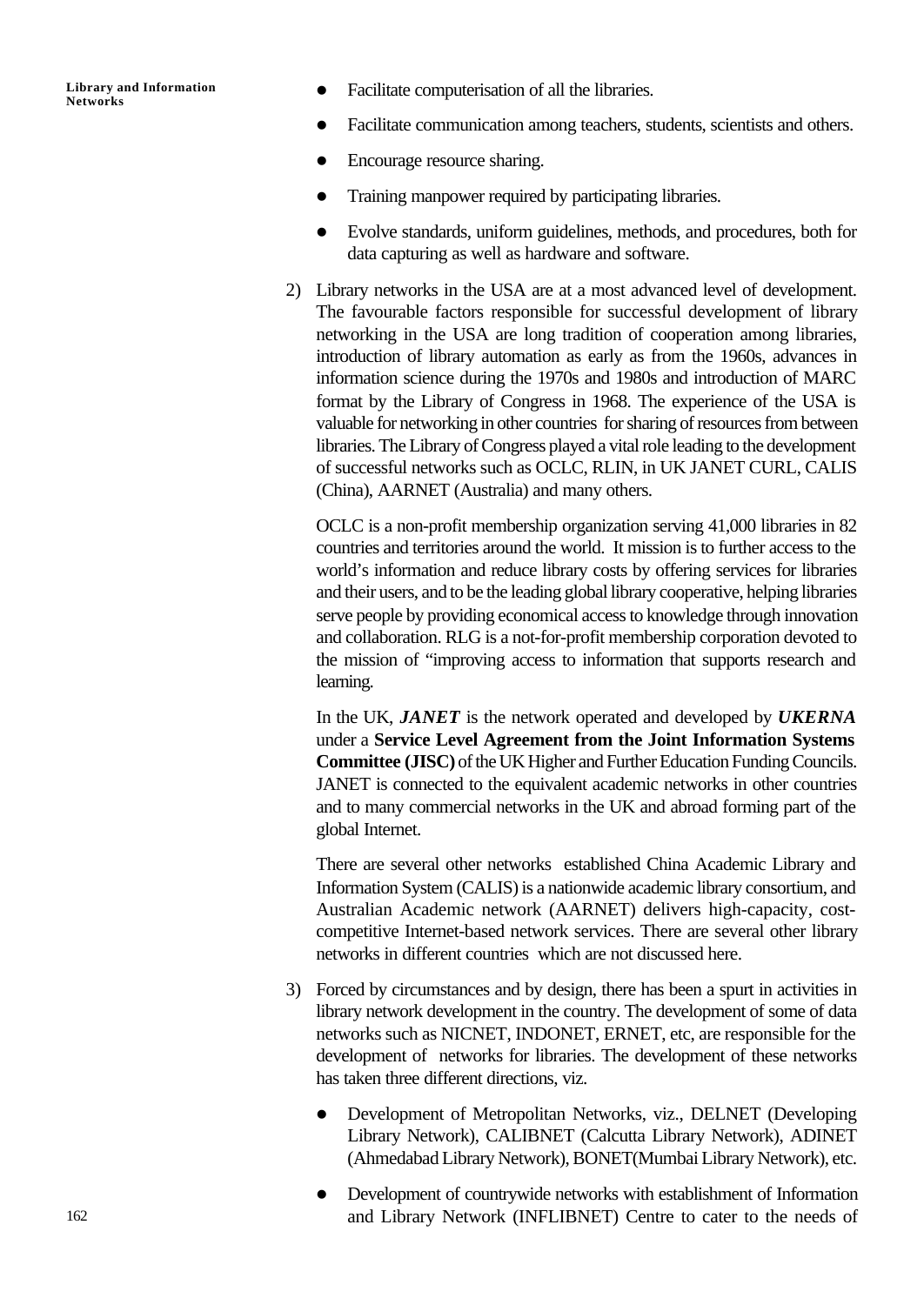Academicians and Research community by connecting the higher education Resource Sharing Technology institutions in the country at the national level.

- Development of sectoral facilities like the BTISNET (Biotechnology Information System Network), Oil and natural Gas Net, Management Science Net etc.
- 4) Standards play a crucial role in the success of library and information networks to maintain consistency and quality in the databases created by the libraries participating on the network. Each participating library must follow uniform standards in terms of data creation, data access, language etc. MARC (Machine Readable Cataloguing) is one of the widely accepted standards for data preparation. It means that a computer can read and interpret the data of a cataloguing record. This is the standard used for exchange of bibliographic information among computerized library systems. The very purpose of using the MARC is to provide a standard format for the global exchange of bibliographic information available in machine readable format in the libraries worldwide.

The Unicode Standard is the universal character encoding standard used for representation of text for computer processing. The Unicode Standard defines codes for characters used in the major languages written today. Scripts include the European alphabetic scripts, Middle Eastern right-to-left scripts, and the scripts of Asia.

Information Retrieval Standard, Z39.50 is an international standard for communication between computer systems primarily, library and information related systems for overcoming the problems of database searching with many search languages. Z39.50 is becoming increasingly important for the future development and deployment of inter-linked library systems.

## **7.11 KEYWORDS**

| <b>FTP</b>     |                | File Transfer Protocol. Ability to transfer rapidly entire files<br>from one computer to another, intact for viewing or other<br>purposes.                                                                                                                                                                                   |
|----------------|----------------|------------------------------------------------------------------------------------------------------------------------------------------------------------------------------------------------------------------------------------------------------------------------------------------------------------------------------|
| <b>MARC</b>    | $\ddot{\cdot}$ | MARC refers to $(1)$ a computer record structure, $(2)$ a set of<br>tags and indicators to identify parts of the record, (3) the level<br>of cataloging information contained in the Library of Congress's<br>MARC records, and (4) the body of records distributed by<br>the Library of Congress MARC Distribution Service. |
| <b>NETWORK</b> | $\mathbf{r}$   | A structured arrangement of connecting devices such as<br>computer terminals, or libraries, created for the purpose of<br>communications, information exchange, computer and<br>cooperative services.                                                                                                                        |
| <b>Unicode</b> | $\ddot{\cdot}$ | A 16-bit, language-independent character set that enables<br>representation of all of the characters commonly used in<br>information processing.                                                                                                                                                                             |